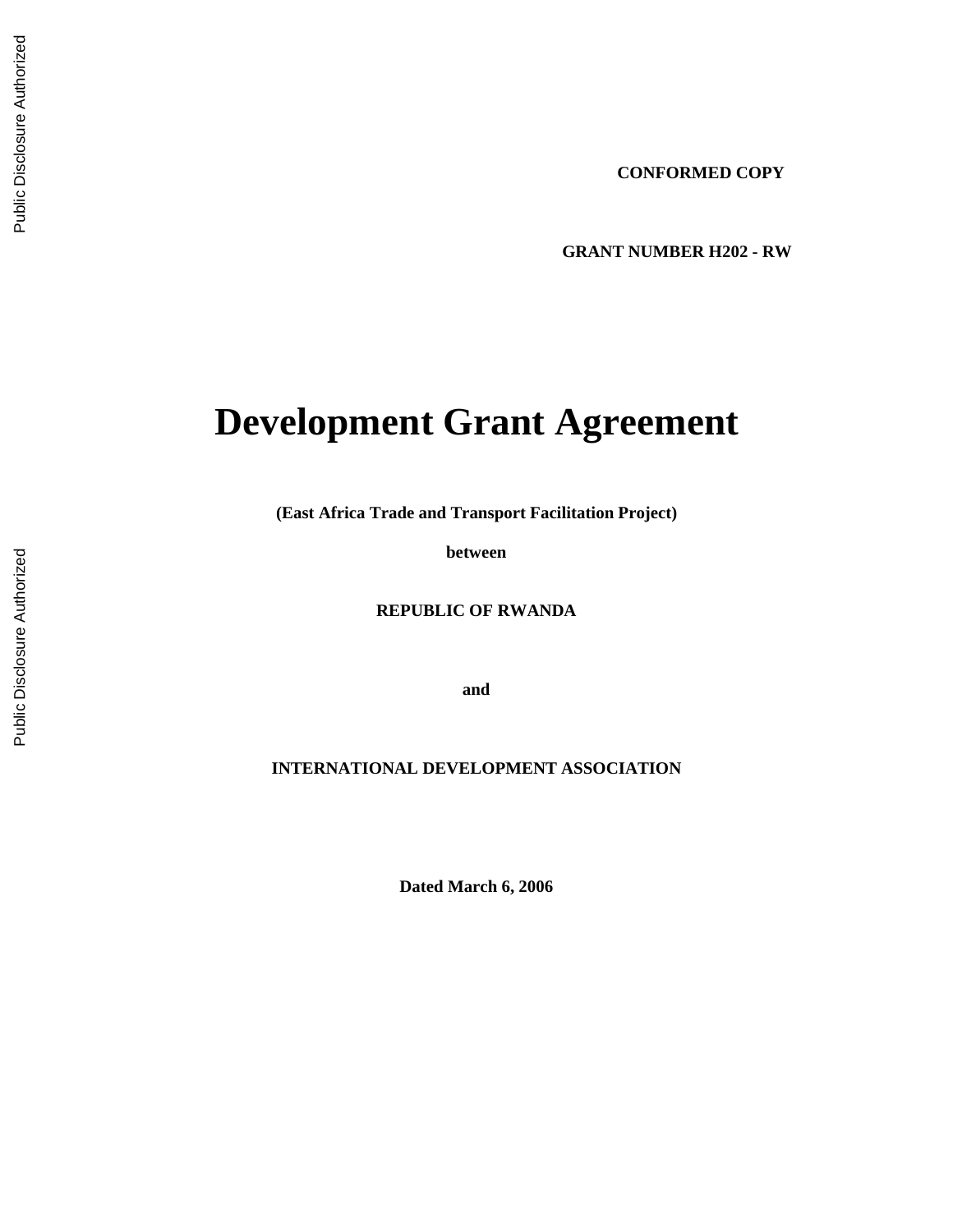#### **IDA GRANT NUMBER H202 -RW**

#### **DEVELOPMENT GRANT AGREEMENT**

AGREEMENT, dated March 6, 2006, between REPUBLIC OF RWANDA (the Recipient) and INTERNATIONAL DEVELOPMENT ASSOCIATION (the Association).

WHEREAS (A) Pursuant to the Protocol on the Establishment of the East African Community Customs Union (the EACCU Protocol) dated March 2, 2004, entered into the Customs Union (as hereinafter defined), with other EAC Partner States (as hereinafter defined), confirming, *inter alia*, EAC Partner States' commitment to a regional trade and transport facilitation program in the Customs Union (the Regional Program);

(B) the Recipient and other the NCTTCA Countries (as hereinafter defined) countries have pursuant to a Memorandum of Understanding (MOU) dated October 18, 2005, between the East African Community (EAC) (as hereinafter defined) and NCTTCA(as hereinafter defined), committed to cooperate in the development of transport infrastructure, transit transport, customs and trade facilitation including, *inter alia*, implementation of the Regional Program;

(C) the Association has received a letter from the Recipient, dated June 8, 2005, declaring the Recipient's commitment to the execution of the Regional Program;

(D) the Recipient, having satisfied itself as to the feasibility and priority of the Project described in Schedule 2 to this Agreement, has requested the Association to assist in the financing of Part C of the Project;

(E) the East African Community (EAC), NCTTCA and (CCTFA) (all as hereinafter defined) intend to obtain financial assistance from the African Development Fund (AfDB Grant) in an amount of approximately eleven million United States dollars (\$11,000,000) to assist in financing Parts A and B of the Project; and

WHEREAS the Association has agreed, on the basis, *inter alia*, of the foregoing, to extend the Grant to the Recipient upon the terms and conditions set forth in this Agreement;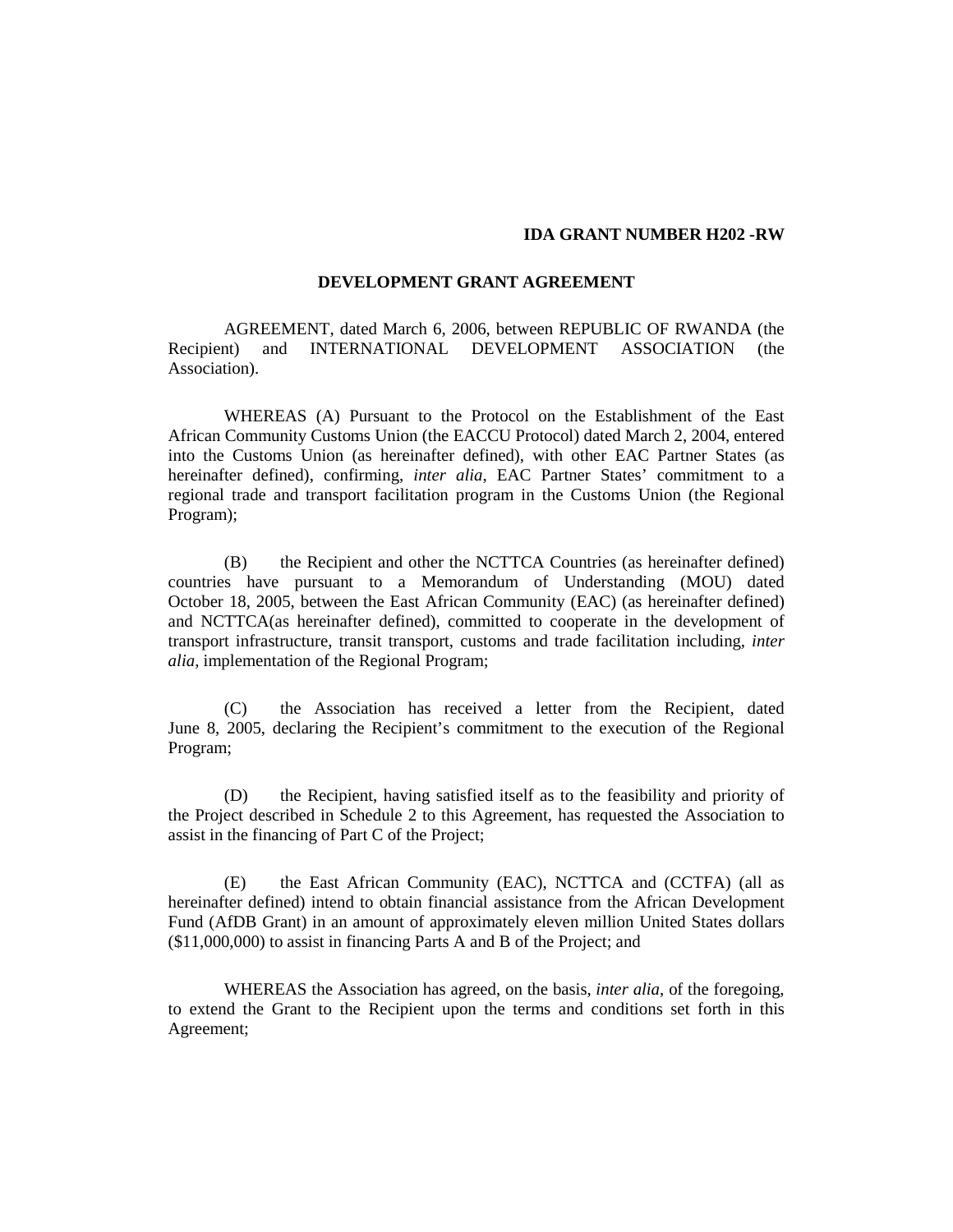NOW THEREFORE the parties hereto hereby agree as follows:

#### **ARTICLE I**

#### **General Conditions; Definitions**

Section 1.01. The "General Conditions Applicable to Development Credit Agreements" of the Association, dated January 1, 1985 (as amended through May 1, 2004), with the modifications set forth in Schedule 6 to this Agreement (the General Conditions), constitute an integral part of this Agreement.

Section 1.02. Unless the context otherwise requires, the several terms defined in the General Conditions and in the Preamble to this Agreement have the respective meanings therein set forth and the following additional terms have the following meanings:

(a) "*Cellule de Gestion des Projets et Programmes de Transport*" and "CGPT" means a unit within MININFRA (as hereinafter defined), to be established in accordance with Section 6.01(b) of this Agreement, and responsible for the management, implementation and coordination of the Recipient's transport sector projects and programs;

(b) "CEPEX" means the Central Public Investment and External Finance Bureau, established and operating pursuant to the Recipient's Prime Minister's Order N°03/03 of February 26, 2002;

(c) "Central Corridor Transport Facilitation Agency" or "CCTFA" means the transit and transport coordination body to be established under an agreement, to be entered into among the Recipient, Republic of Burundi, Democratic Republic of Congo, the Republic of Uganda and United Republic of Tanzania;

(d) "EACCU" or "Customs Union" means the East African Community Customs Union established under Article 2 of the EACCU Protocol;

(e) "East African Community" or "EAC" means the community established under Article 2 of the Treaty for the Establishment of the East African Community (the Treaty), dated November 30, 1999;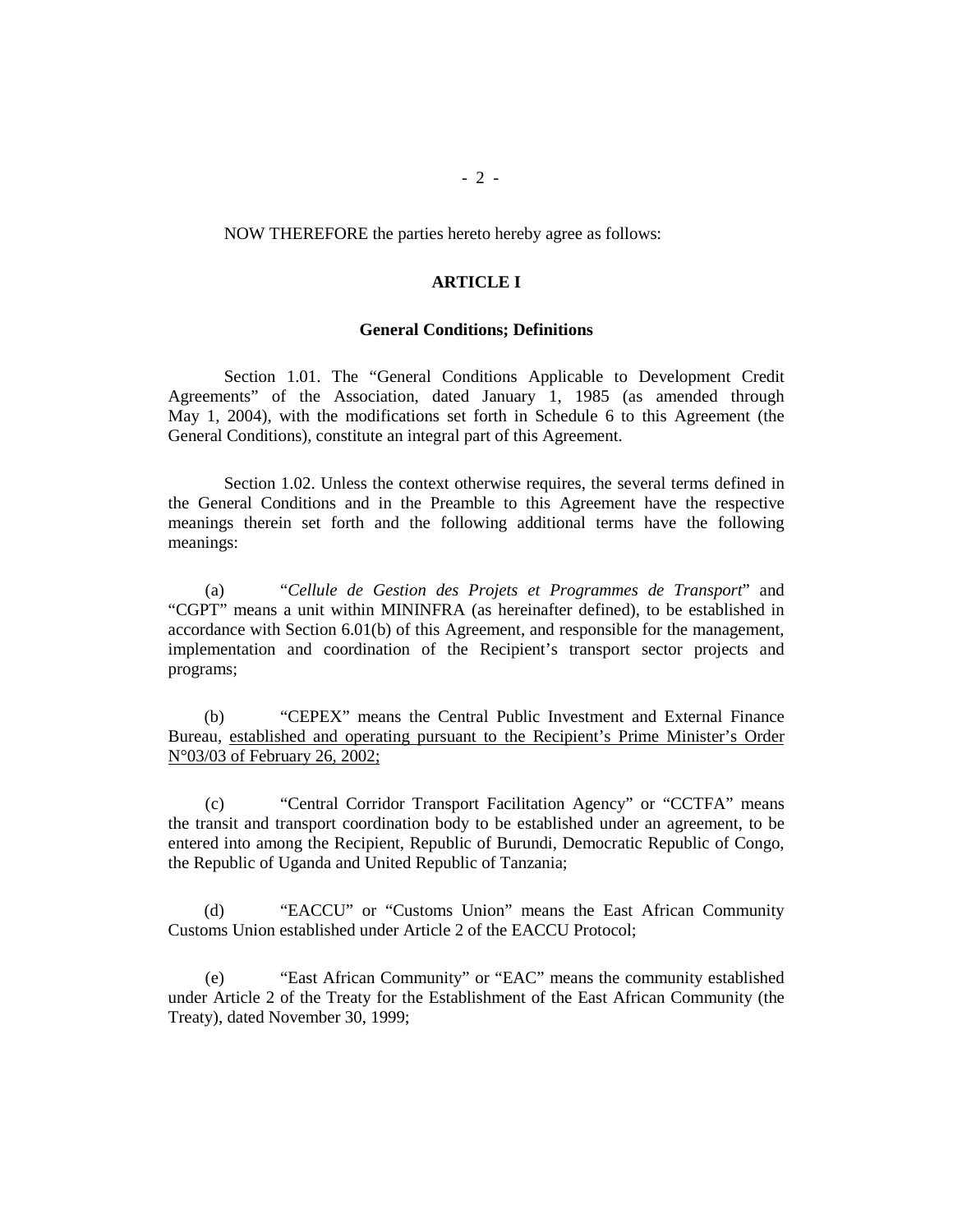(f) "East African Community Customs Management Act, 2004" means the Act of the East African Community dated January 1, 2005 to make provisions for the management and administration of Customs and for related matters;

(g) "EAC Directorate of Trade and Customs" means the Directorate established under Article 75(3) of the Treaty, and operating pursuant to the provisions of Section 3 of the East African Community Customs Management Act, 2004;

(h) "EAC Secretariat" means the secretariat of the East African Community as defined in the Treaty;

(i) "Eligible Categories" means Categories (1) through (4) set forth in the table in Part A.1 of Schedule 1 to this Agreement;

(j) "Eligible Expenditures" means the expenditures for goods, works and consultants' services referred to in Section 2.02 of this Agreement;

(k) "EAC Partner States" means the Republic of Uganda, the Republic of Kenya and the United Republic of Tanzania, and any other country granted membership to the Community under Article 3 of the Treaty;

(l) "Financial Management Manual" means the finance, accounting and administration manual referred to in Section 6.01 (d) of this Agreement, and which forms a schedule to the PIM (as hereinafter defined), including internal control procedures relating to the civil works and technical advisory services to be carried out under the Project, a chart of accounts, and the format and content of financial reports and cash flow forecasts;

(m) "Financial Monitoring Report" or "FMR" means each report prepared in accordance with Section 4.02 of this Agreement;

(n) "MINECOFIN" means the Ministry of Finance and Economic Planning of the Recipient;

(o) "MININFRA" means the Ministry of Infrastructure of the Recipient;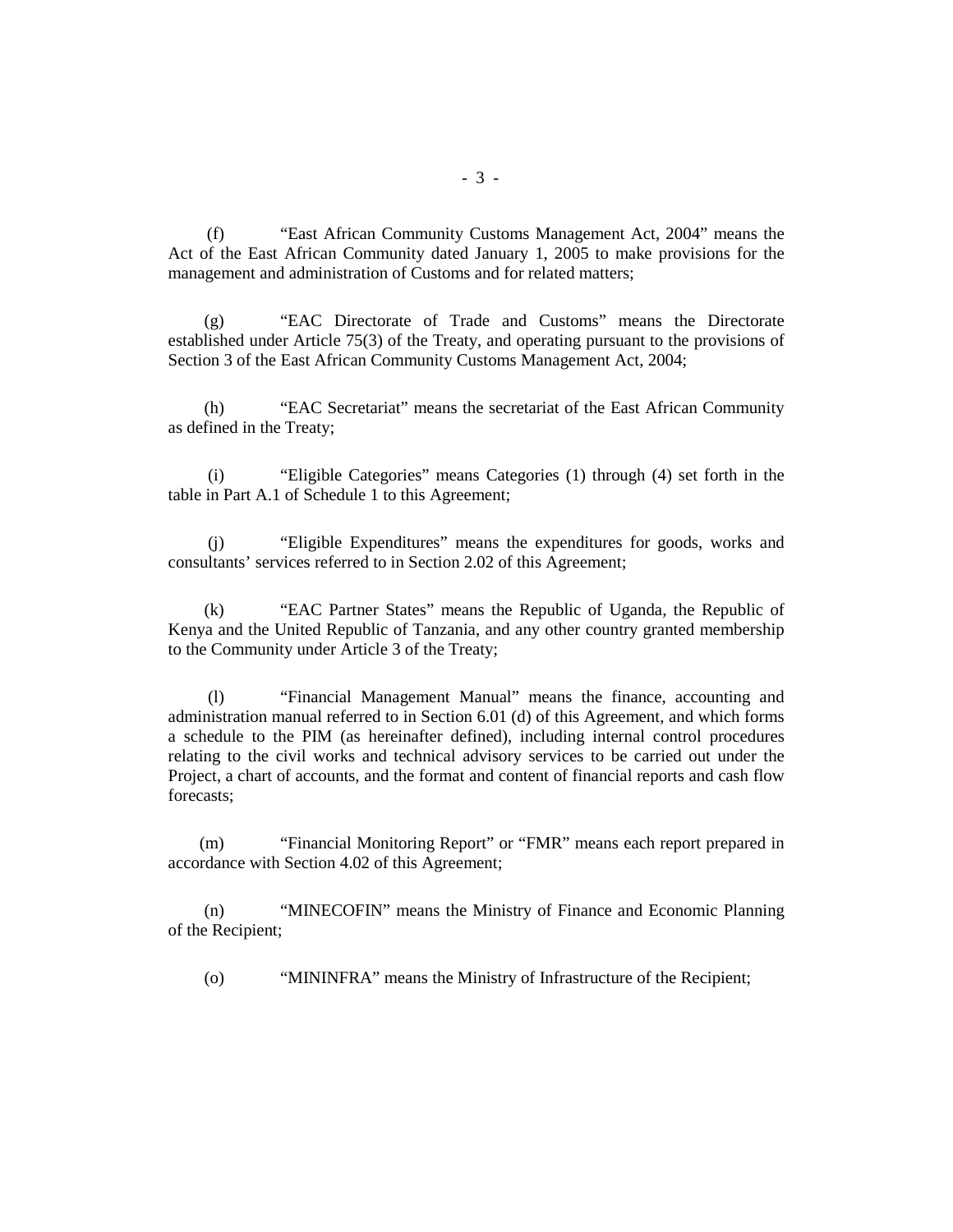(p) "MOU" or "Memorandum of Understanding" means the memorandum of understanding dated October 18, 2005, between the EAC and NCTTCA(as hereinafter defined);

(q) "Northern Corridor Transit Transport Coordination Authority" or "NCTTCA" means the transit and transport coordination authority established under the agreement (the Northern Corridor Transit Agreement), dated February 19, 1985 (as amended), among the Recipient, Republic of Burundi, Democratic Republic of Congo, Republic of Kenya, and the Republic of Uganda;

(r) "NCTTCA Countries" means the Recipient, Republic of Burundi, Democratic Republic of Congo, Republic of Kenya, and the Republic of Uganda;

(s) "Non-tariff barriers" means the non-tariff barriers as described in the EACCU Protocol including, laws, regulations, administrative and technical requirements other than tariffs imposed by a Partner State whose effect is to impede trade;

(t) "Project Implementation Manual" or "PIM" means the manual setting out the measures required for the implementation of the Project, as the same may be amended from time to time, subject to prior approval of the Association;

(u) "PIT" means the project implementation team referred to in paragraph 1 of Schedule 4 to this Agreement, and established by MININFRA, RRA (as hereinafter defined), and RIEPA (as hereinafter defined); and the term "PITs" means, collectively, MININFRA-PIT, RRA-PIT(as hereinafter defined) and RIEPA-PIT(as hereinafter defined);

(v) "Procurement Manual" means the manual referred to in Section 6.01(c) of this Agreement, and which forms a Schedule to the PIM, setting forth the procurement procedures for the Project;

(w) "Procurement Plan" means the Recipient's procurement plan, dated October 14, 2005, covering the initial 18 month period (or longer) of Project implementation, as the same shall be updated from time to time in accordance with the provisions of Section 3.02 to this Agreement, to cover succeeding 18 month periods (or longer) of Project implementation;

(x) "PSC" means the Project Steering Committee referred to in paragraph 3(b) of Schedule 4 to this Agreement;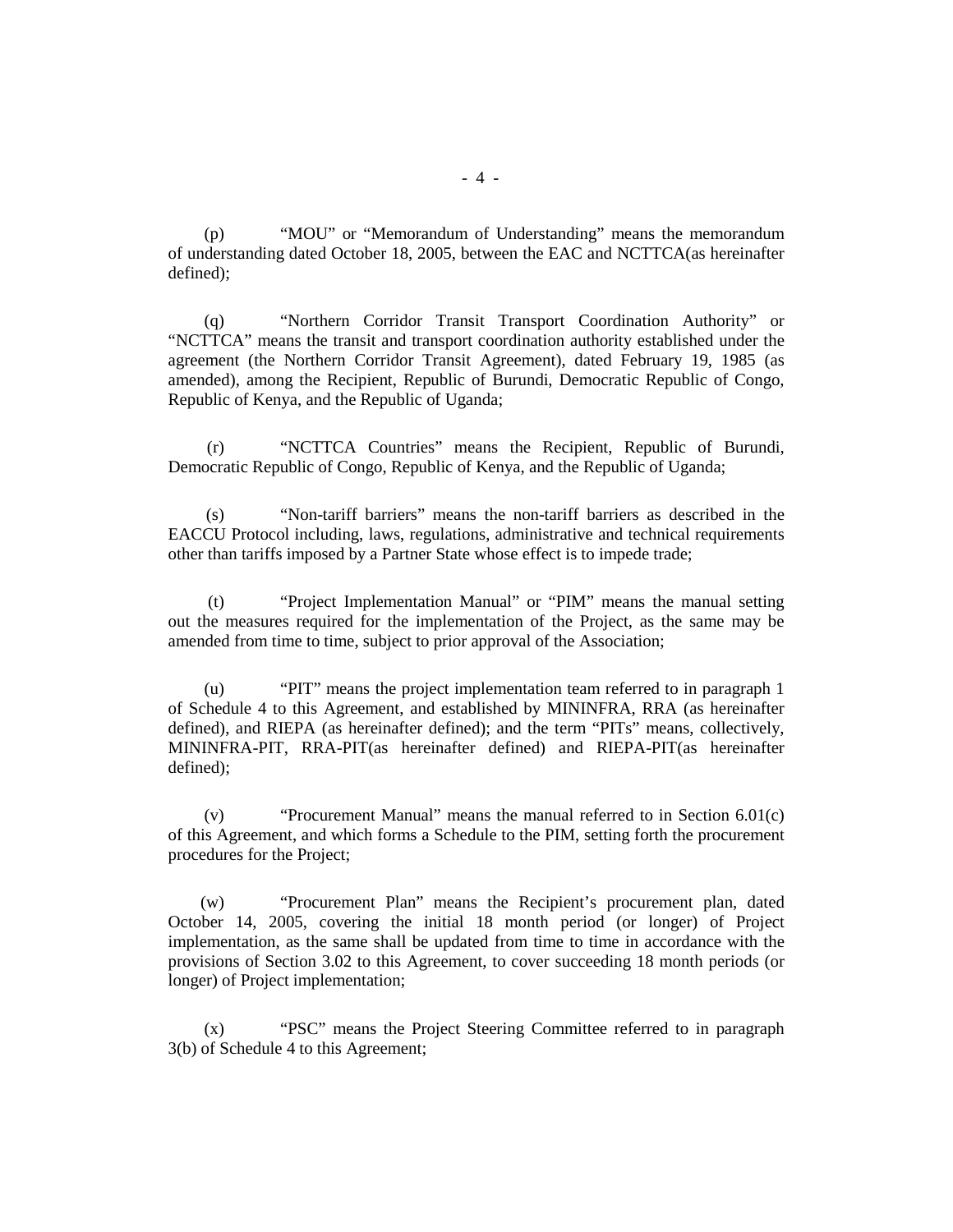(y) "RRA" means Rwanda Revenue Authority, an incorporated body established and operating pursuant to the Recipient's Law No.15/97 of November 8, 1997, and responsible for the management and customs administration in the territory of the Recipient;

(z) "RIEPA" means Rwanda Investment and Export Promotion Agency, established and operating pursuant to the Recipient's Law No.14/98 of December 18, 1998;

(aa) "Regional Countries" means the Recipient, Republic of Kenya, the Republic of Uganda and United Republic of Tanzania, all participating in the Regional Program, and the term "Regional Country" means any such country participating in the Regional Program;

(bb) "Regional Steering Committee" or "RSC" means the committee referred to in paragraph 4 of Schedule 4 to this Agreement, established by the Regional Countries;

(cc) "Report-based Disbursements" means the Recipient's option for withdrawal of funds from the Grant Account referred to in Part A.5 of Schedule 1 to this Agreement;

(dd) "Special Account" means the account referred to in Part B of Schedule 1 to this Agreement;

(ee) "Tripartite Agreement on Road Transport" means the Agreement dated November 29, 2001, among the EAC Partner States relating to regulation and facilitation of road transport in the EAC; and

(ff) "Team Leader" means the person designated by either MININFRA, RRA, or RIEPA to manage a PIT in the implementation of Part C of the Project.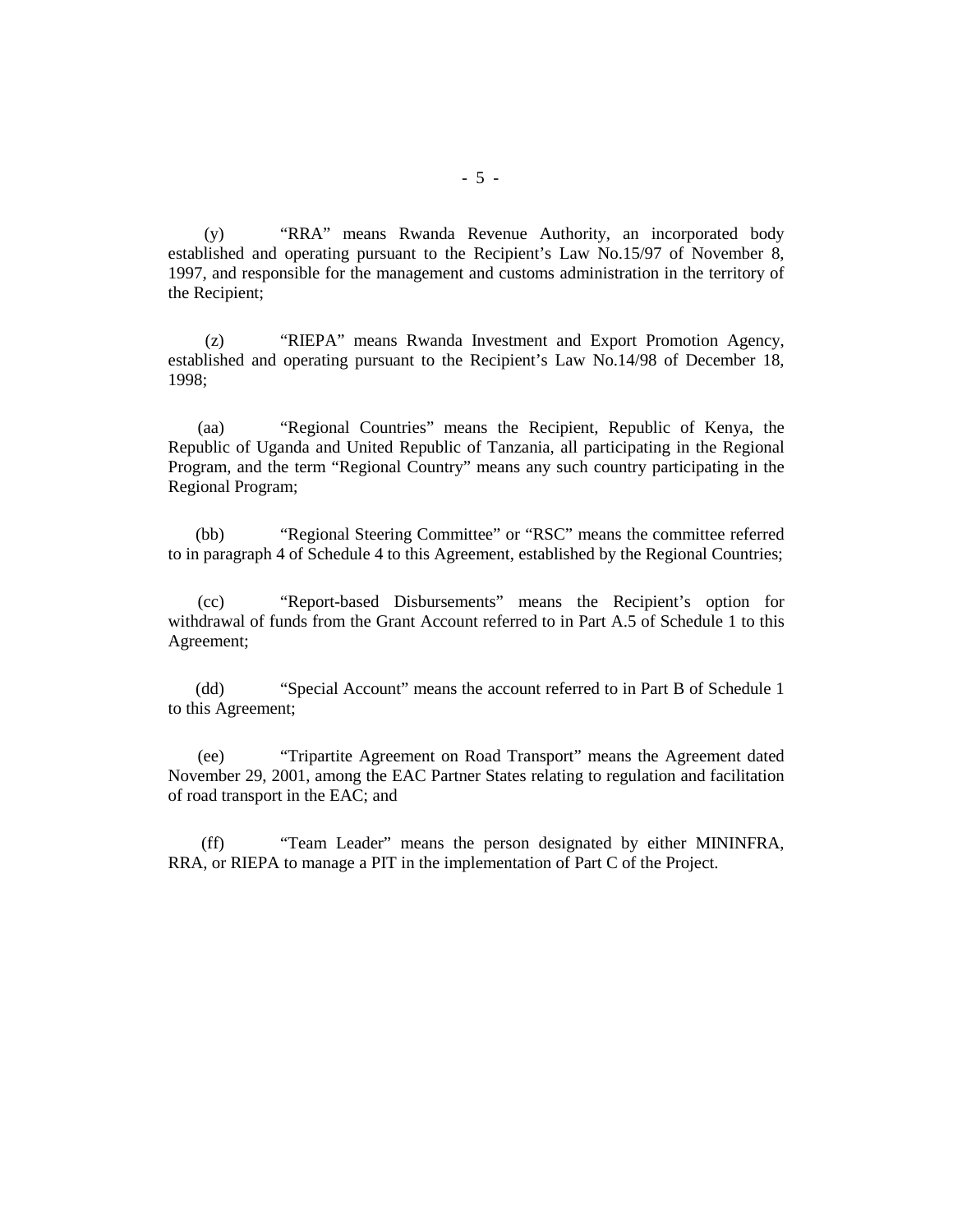#### **ARTICLE II**

#### **The Grant**

Section 2.01. The Association agrees to make available to the Recipient, on the terms and conditions set forth or referred to in this Agreement, an amount in various currencies equivalent to ten million four hundred thousand Special Drawing Rights (SDR 10,400,000).

Section 2.02. (a) The amount of the Grant may be withdrawn from the Grant Account in accordance with the provisions of Schedule1 to this Agreement for expenditures made (or, if the Association shall so agree, to be made) in respect of the reasonable cost of works, goods and services required for carrying out the Project and to be financed out of the proceeds of the Grant.

Section 2.03. The Closing Date shall be March 31, 2011 or such later date as the Association shall establish. The Association shall promptly notify the Recipient of such later date.

Section 2.04. (a) The Recipient shall pay to the Association a commitment charge on the principal amount of the Grant not withdrawn from time to time at a rate to be set by the Association as of June 30 of each year, but not to exceed the rate of one-half of one percent (1/2 of 1%) per annum.

(b) The commitment charge shall accrue: (i) from the date sixty (60) days after the date of this Agreement (the accrual date) to the respective dates on which amounts shall be withdrawn by the Recipient from the Grant Account or canceled; and (ii) at the rate set as of the June 30 immediately preceding the accrual date and at such other rates as may be set from time to time thereafter pursuant to paragraph (a) above. The rate set as of June 30 in each year shall be applied from the next date in that year specified in Section 2.05 of this Agreement.

(c) The commitment charge shall be paid: (i) at such places as the Association shall reasonably request; (ii) without restrictions of any kind imposed by, or in the territory of, the Recipient; and (iii) in the currency specified in this Agreement for the purposes of Section 4.02 of the General Conditions or in such other eligible currency or currencies as may from time to time be designated or selected pursuant to the provisions of that Section.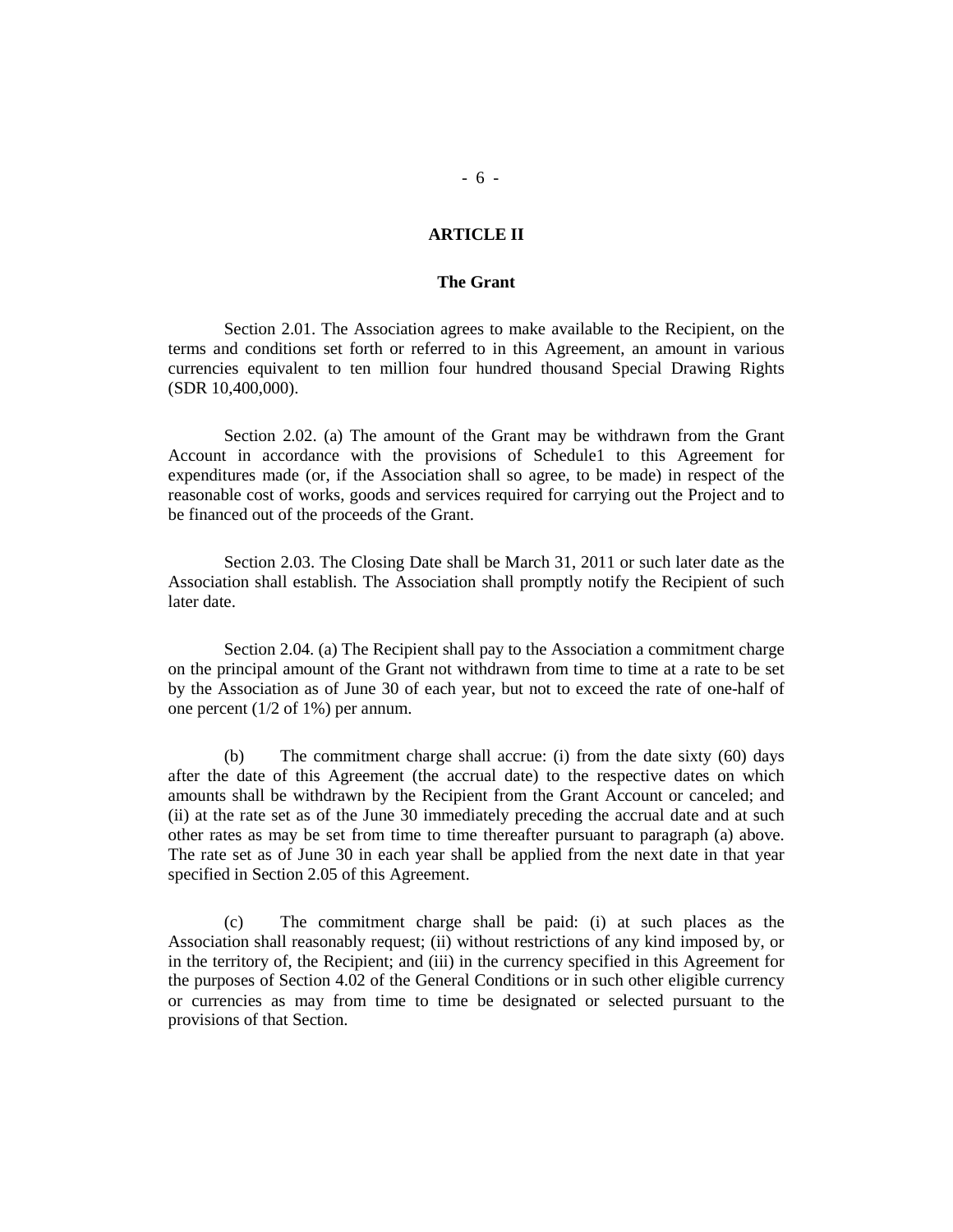Section 2.05. Commitment charges shall be payable semiannually on March 15 and September 15 in each year.

# **ARTICLE III**

#### **Execution of the Project**

Section 3.01. (a) The Recipient declares its commitment to the objectives of the Project as set forth in Schedule 2 to this Agreement and, to this end, shall carry out the Project with due diligence and efficiency and in conformity with appropriate administrative, financial engineering, technical and environmental practices, and shall provide, promptly as needed, the funds, facilities, services and other resources required for the Project.

(b) Without limitation upon the provisions of paragraph (a) of this Section and except as the Recipient and the Association shall otherwise agree, the Recipient shall carry out the Project in accordance with the implementation program set forth in Schedule 4 to this Agreement.

Section 3.02. (a) Except as the Association shall otherwise agree, procurement of the goods, works and services required for the Project and to be financed out of the proceeds of the Grant shall be governed by the provisions of Schedule 3 to this Agreement, as said provisions may be further elaborated in the Procurement Plan.

(b) The Recipient shall update the Procurement Plan in accordance with guidelines acceptable to the Association, and furnish such update to the Association not later than 12 months after the date of the preceding Procurement Plan, for the Association's approval.

Section 3.03. For the purposes of Section 9.06 of the General Conditions and without limitation thereto, the Recipient shall:

(a) prepare, on the basis of guidelines acceptable to the Association, and furnish to the Association not later than six months after the Closing Date or such later date as may be agreed for this purpose between the Recipient and the Association, a plan for the future operation of the Project; and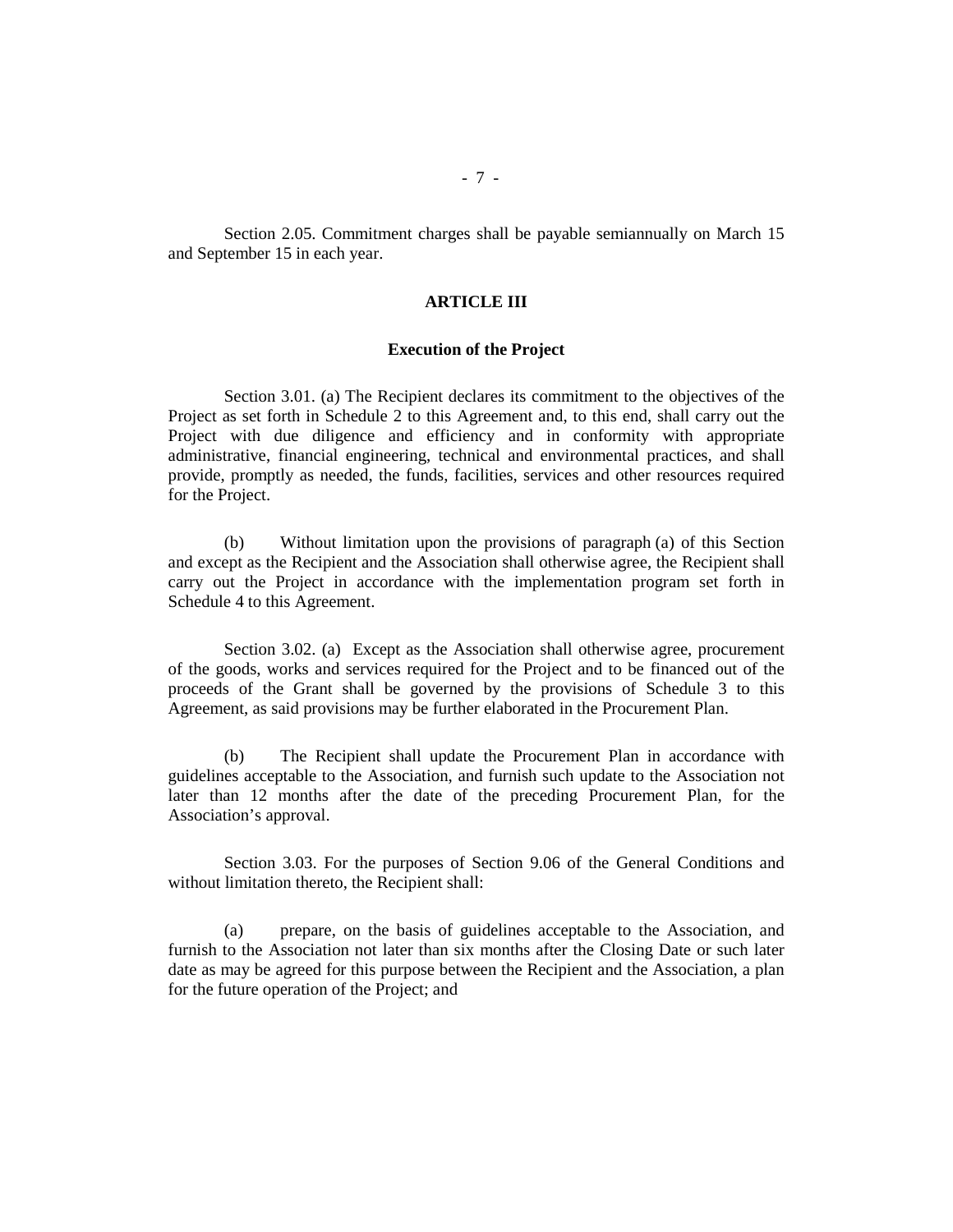(b) afford the Association a reasonable opportunity to exchange views with the Recipient on said plan.

# **ARTICLE IV**

#### **Financial Covenants**

Section 4.01. (a) The Recipient shall establish and maintain a financial management system, including records and accounts, and prepare financial statements in accordance with consistently applied accounting standards acceptable to the Association, adequate to reflect the operations, resources and expenditures related to the Project.

- (b) The Recipient shall:
	- (i) have the financial statements referred to in paragraph (a) of this Section for each fiscal year (or other period agreed to by the Association), audited, in accordance with consistently applied auditing standards acceptable to the Association, by independent auditors acceptable to the Association;
	- (ii) furnish to the Association as soon as available, but in any case not later than six months after the end of each such year (or such other period agreed to by the Association): (A) certified copies of the financial statements referred to in paragraph (a) of this Section for such year (or other period agreed to by the Association), as so audited; and (B) an opinion on such statements by said auditors, in scope and detail satisfactory to the Association; and
	- (iii) furnish to the Association such other information concerning such records and accounts, and the audit of such financial statements, and concerning said auditors, as the Association may from time to time reasonably request.

(c) For all expenditures with respect to which withdrawals from the Grant Account were made on the basis of reports referred to in Part A.5 of Schedule 1 to this Agreement (Report-based Disbursements) or on the basis of statements of expenditure, the Recipient shall: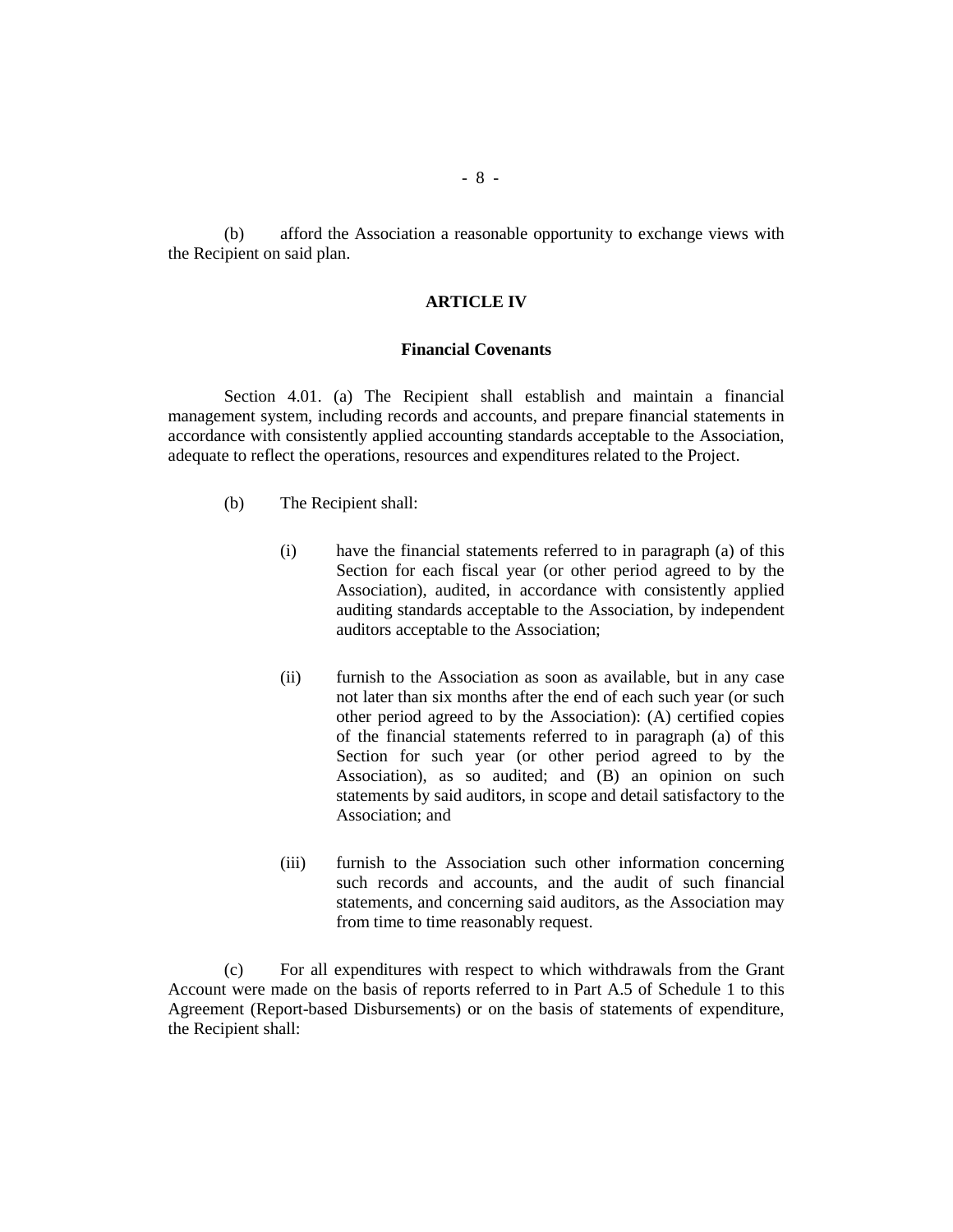- (i) retain, until at least one year after the Association has received the audit report for, or covering, the fiscal year in which the last withdrawal from the Grant Account was made, all records (contracts, orders, invoices, bills, receipts and other documents) evidencing such expenditures;
- (ii) enable the Association's representatives to examine such records; and
- (iii) ensure that such reports and statements of expenditure are included in the audit for each fiscal year (or other period agreed to by the Association), referred to in paragraph (b) of this Section.

Section 4.02. (a) Without limitation upon the Recipient's progress reporting obligations set out in paragraphs 7 through 9 of Schedule 4 to this Agreement, the Recipient shall prepare and furnish to the Association a financial monitoring report, in form and substance satisfactory to the Association, which:

- (i) sets forth sources and uses of funds for Part C of the Project, both cumulatively and for the period covered by said report, showing separately funds provided under the Grant, and explains variances between the actual and planned uses of such funds;
- (ii) describes physical progress in implementation of Part C of the Project, both cumulatively and for the period covered by said report, and explains variances between the actual and planned implementation of Part C of the Project; and
- (iii) sets forth the status of procurement under Part C of the Project, as at the end of the period covered by said report.

(b) The first FMR shall be furnished to the Association not later than 45 days after the end of the first calendar quarter after the Effective Date, and shall cover the period from the incurrence of the first expenditure under Part C of the Project through the end of such first calendar quarter; thereafter, each FMR shall be furnished to the Association not later than 45 days after each subsequent calendar quarter, and shall cover such calendar quarter.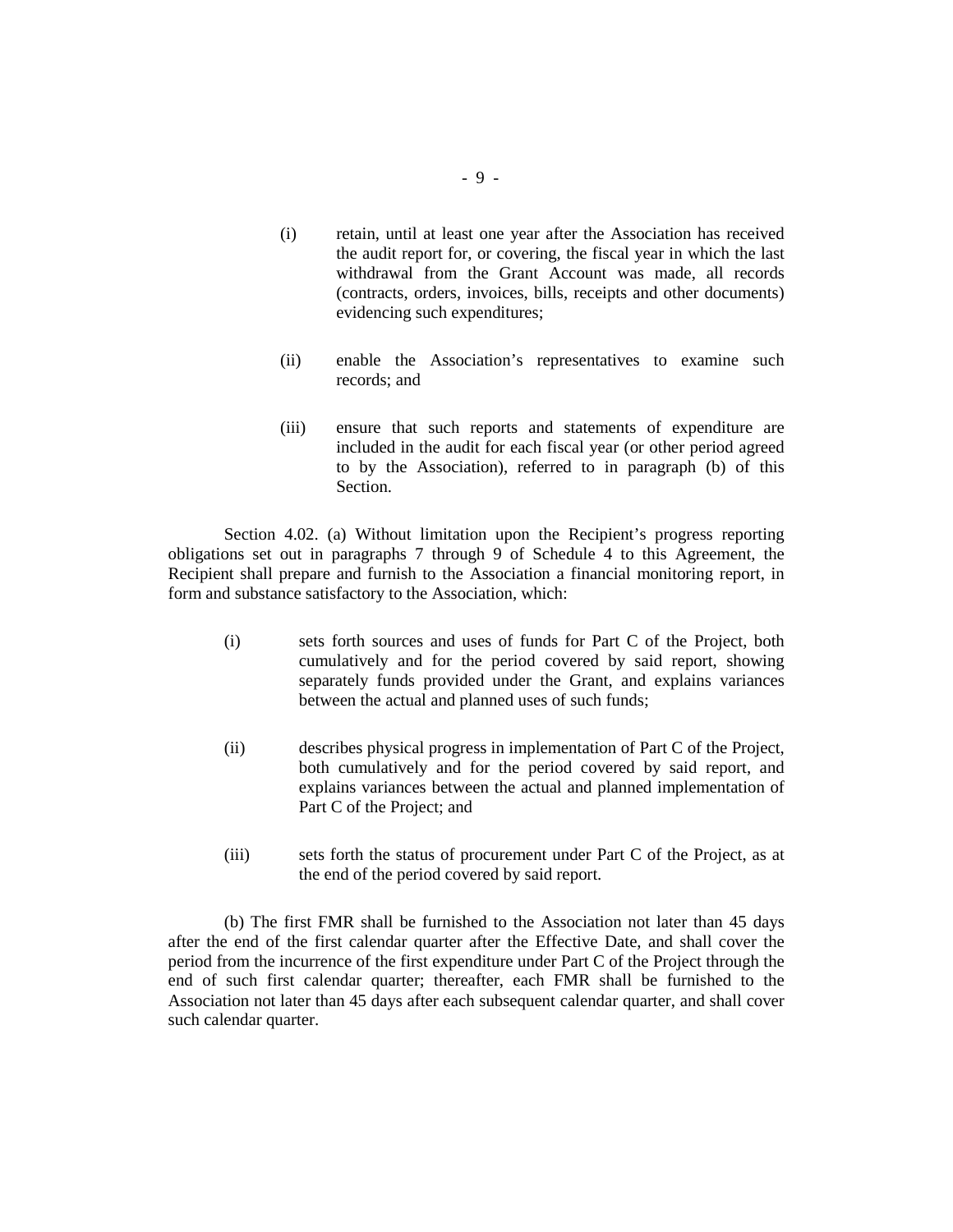#### **ARTICLE V**

#### **Remedies of the Association**

Section 5.01.Pursuant to Section 6.02 (l) of the General Conditions, the following additional events are specified:

(a) the Recipient shall have abrogated or modified the legal status of CGPT, RIEPA, or RRA, or taken any action, including the enactment or issuance of laws or regulations, which, in the opinion of the Association, may adversely affect, prevent, or interfere with, the carrying out of Part C of the Project or the performance by the Recipient of any of its obligations under this Agreement; and

(b) the Recipient shall have failed to afford reasonable opportunity for representatives of the Association to visit any part of its territory for purposes related to the Project.

Section 5.02. Pursuant to Section 7.01 (h) of the General Conditions, the following additional event is specified, namely that the events specified in Section 5.01 (a) through (c) of this Agreement shall occur and shall continue for a period of sixty (60) days after notice thereof shall have been given by the Association to the Recipient.

### **ARTICLE VI**

#### **Effective Date; Termination**

Section 6.01. The following events are specified as additional conditions to the effectiveness of this Agreement within the meaning of Section 12.01 (b) of the General Conditions:

(a) the Recipient has adopted the Project Implementation Manual in form and substance satisfactory to the Association;

(b) the Recipient has established CGPT, and appointed to CGPT: (a) a procurement specialist and an accountant, in accordance with Section III of Schedule 3 to this Agreement; and (b) other key staff with qualifications, experience and terms of reference satisfactory to the Association;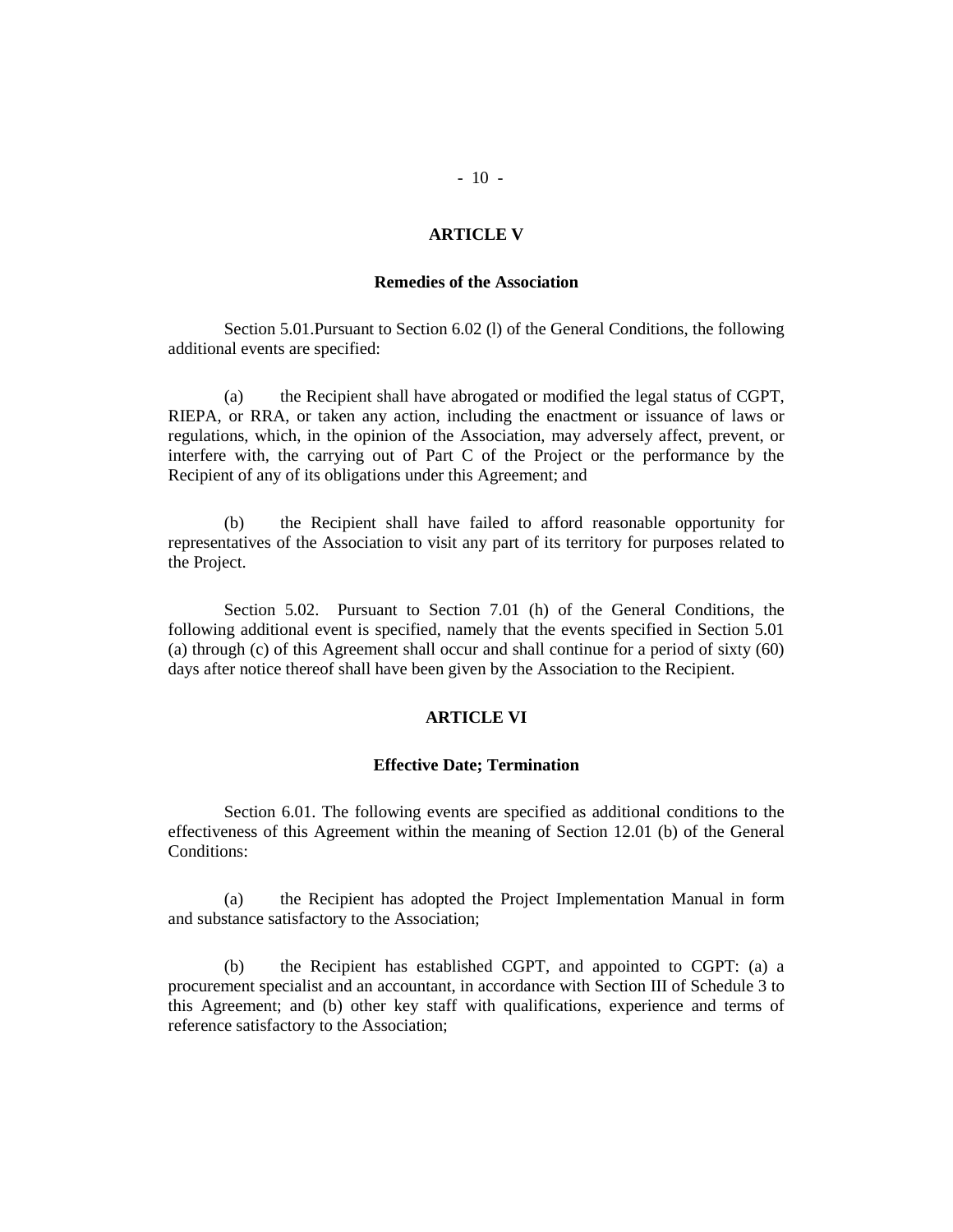(c) the Recipient has prepared, adopted and furnished to the Association, a Procurement Manual in form and substance satisfactory to the Association;

(d) the Recipient has prepared, adopted and furnished to the Association, a Financial Management Manual in form and substance satisfactory to the Association; and

(e) the Recipient has: (i) demonstrated the ability to produce an FMR, including an agreed format; and (ii) opened books of accounts and completed the chart of accounts for the Project, all in form and substance satisfactory to the Association.

Section 6.02. The date ninety (90 days after the date of this Agreement is hereby specified for the purposes of Section 12.04 of the General Conditions.

# **ARTICLE VII**

#### **Representative of the Recipient; Addresses**

Section 7.01. The Minister responsible for finance of the recipient is designated as representative of the Recipient for the purposes of Section 11.03 of the General Conditions.

Section 7.02. The following addresses are specified for the purposes of Section 11.01 of the General Conditions:

For the Recipient:

Ministry of Finance and Economic Planning P. O. Box 158 Kigali Republic of Rwanda

Facsimile:

(250) 577 581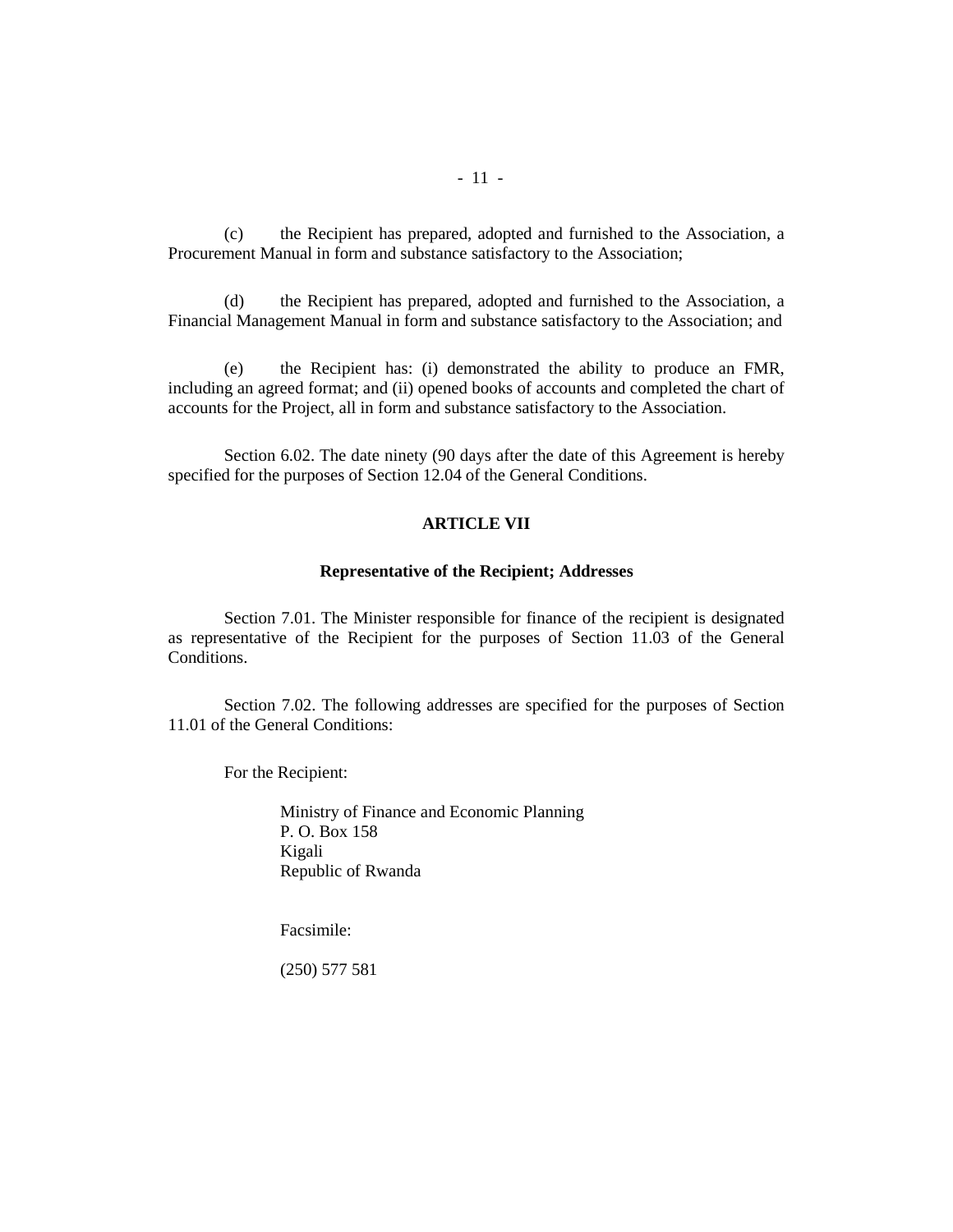For the Association:

International Development Association 1818 H Street, N.W. Washington, D.C. 20433 United States of America

| Cable address:                     | Telex:                         | Facsimile:       |
|------------------------------------|--------------------------------|------------------|
| <b>INDEVAS</b><br>Washington, D.C. | 248423 (MCI) or<br>64145 (MCI) | $(202)$ 477-6391 |

IN WITNESS WHEREOF, the parties hereto, acting through their duly authorized representatives, have caused this Agreement to be signed in their respective names in Kigali, Rwanda, as of the day and year first above written.

# REPUBLIC OF RWANDA

By /s/ Paul Manasseh Nshuti

Authorized Representative

# INTERNATIONAL DEVELOPMENT ASSOCIATION

By /s/ Mohammed Alhousseyni Touré

Authorized Representative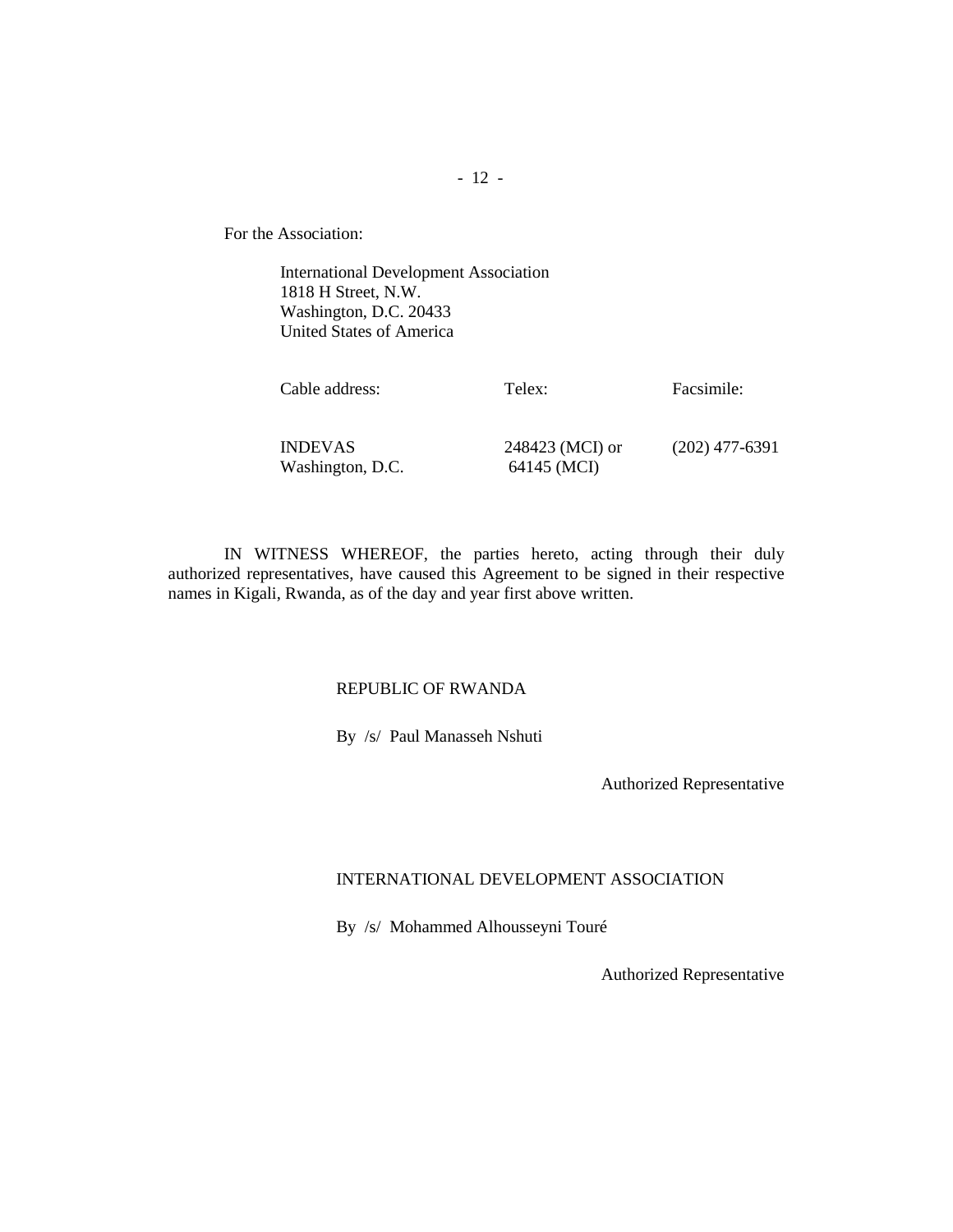#### **SCHEDULE 1**

# **A. Withdrawal of the Proceeds of the Grant**

1. The table below sets forth the Categories of items to be financed out of the proceeds of the Grant, the allocation of the amounts of the Grant to each Category and the percentage of expenditures for items so to be financed in each Category:

|     |                                                 | Amount of the<br><b>Grant Allocated</b><br>(Expressed in | $%$ of<br>Expenditures |
|-----|-------------------------------------------------|----------------------------------------------------------|------------------------|
|     | Category                                        | SDR Equivalent)                                          | to be Financed         |
| (1) | Goods                                           | 4,680,000                                                | 100 %                  |
| (2) | Works                                           | 1,615,000                                                | 100%                   |
|     | (3) Consultants' services<br>(including audits) | 3,450,000                                                | 100%                   |
| (4) | <b>Operating Costs</b>                          | 135,000                                                  | 100%                   |
| (5) | Unallocated                                     | 520,000                                                  |                        |
|     | TOTAL                                           | 10,400,000                                               |                        |

2. For the purposes of this Schedule, the term "Operating costs" means the cost arising under Part C of the Project on account of implementation of Part C of the Project, management and monitoring, including, utilities, office supplies, consumables, maintenance and operation of vehicles and equipment for PITs, salaries of Project staff, travel and accommodation for Project staff, excluding salaries of officials of the Recipient's civil service.

3. Notwithstanding the provisions of paragraph 1 above, no withdrawals shall be made in respect of payments made for expenditures prior to the date of this Agreement.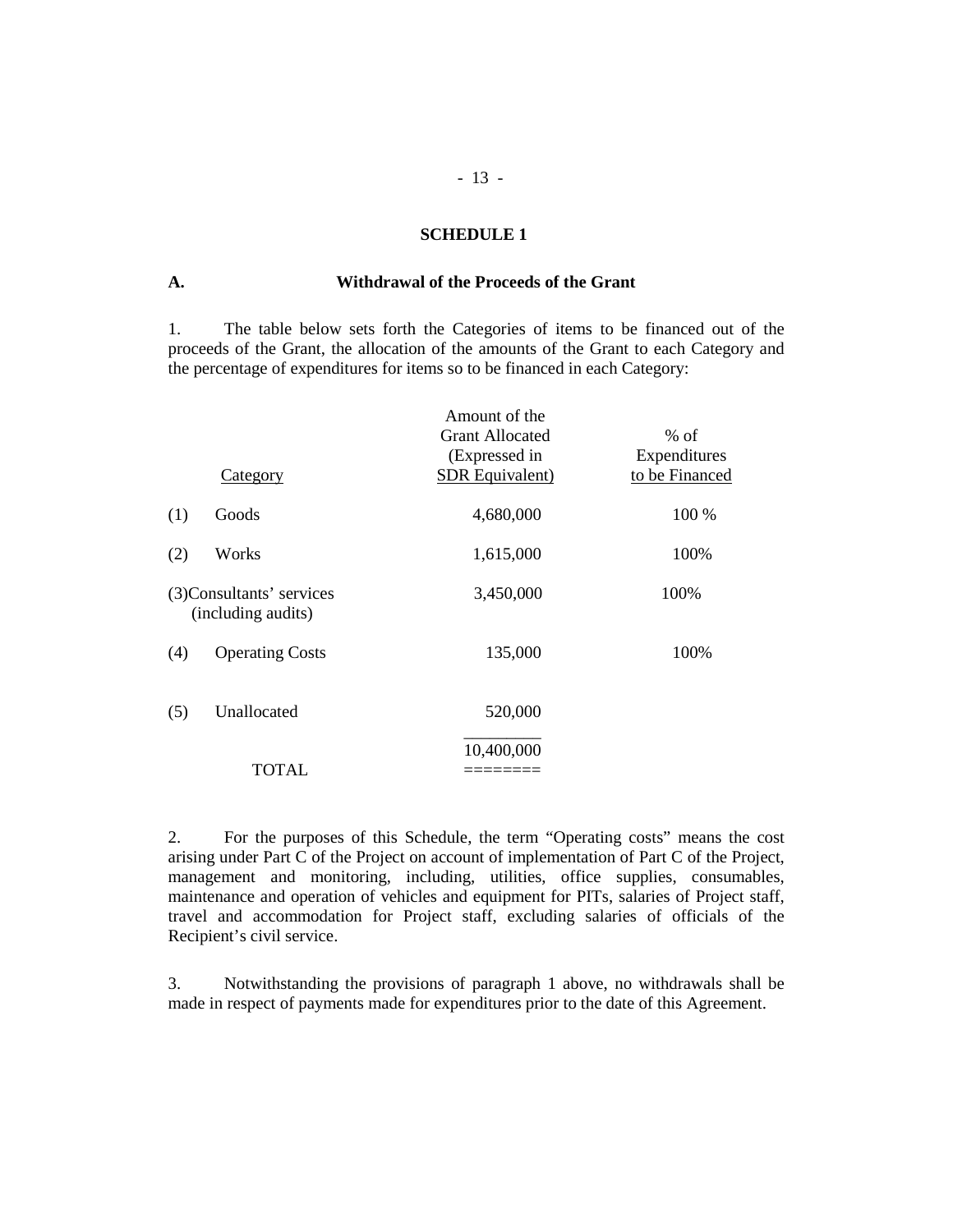4. The Association may require withdrawals from the Grant Account to be made on the basis of statements of expenditure for expenditures under contracts for: (a) goods costing less than \$150,000 equivalent per contract; (b) works costing less than \$200,000 equivalent per contract; (c) services of individual consultants costing less than \$50,000 equivalent per contract; and (d) services of consulting firms under contracts costing less than \$100,000 equivalent per contract, all under such terms and conditions as the Association shall specify by notice to the Recipient.

5. The Recipient may request withdrawals from the Grant Account to be made on the basis of reports to be submitted to the Association in form and substance satisfactory to the Association, such reports to include the FMR and any other information as the Association shall specify by notice to the Recipient (Report-based Disbursements). In the case of the first such request submitted to the Association before any withdrawal has been made from the Grant Account, the Recipient shall submit to the Association only a statement with the projected sources and applications of funds for the Project for the sixmonth period following the date of such request.

#### B. Special Account

1. The Recipient may open and maintain in Dollars a special deposit account in its Central Bank, on terms and conditions satisfactory to the Association.

2. After the Association has received evidence satisfactory to it that the Special Account has been opened, withdrawals from the Grant Account of amounts to be deposited into the Special Account shall be made as follows:

(a) if the Recipient is not making Report-based Disbursements, withdrawals shall be made in accordance with the provisions of Annex A to this Schedule 1; and

 (b) if the Recipient is making Report-based Disbursements, withdrawals shall be made in accordance with the provisions of Annex B to this Schedule 1.

3. Payments out of the Special Account shall be made exclusively for Eligible Expenditures. For each payment made by the Recipient out of the Special Account, the Recipient shall, at such time as the Association shall reasonably request, furnish to the Association such documents and other evidence showing that such payment was made exclusively for Eligible Expenditures.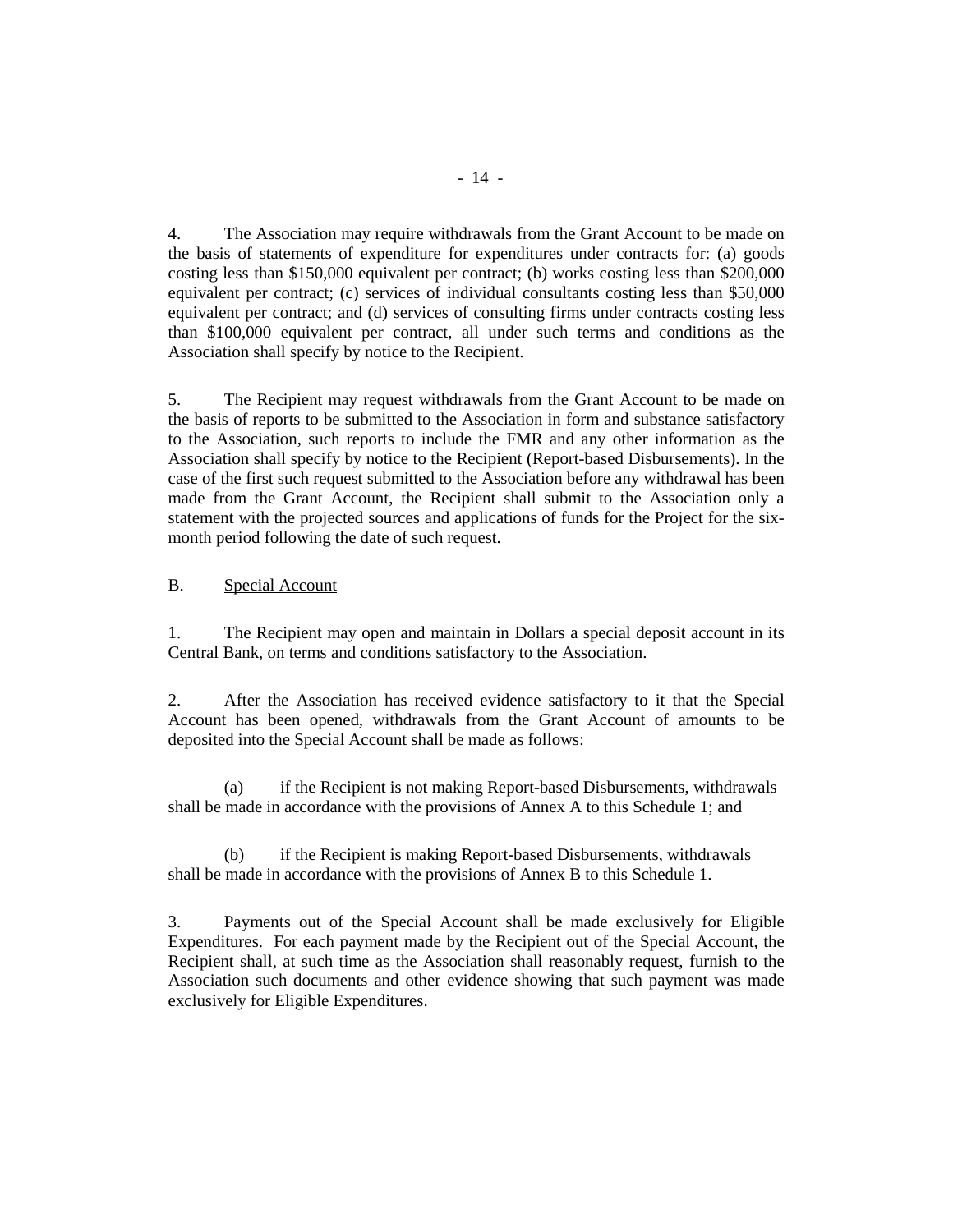4. Notwithstanding the provisions of Part B.2 of this Schedule, the Association shall not be required to make further deposits into the Special Account:

 (a) if the Association, at any time, is not satisfied that the reports referred to in Part A.5 of this Schedule 1 adequately provide the information required for Reportbased Disbursements;

(b) if the Association determines at any time that all further withdrawals for payment of Eligible Expenditures should be made by the Recipient directly from the Grant Account; or

 (c) if the Recipient shall have failed to furnish to the Association, within the period of time specified in Section 4.01 (b) (ii) of this Agreement, any of the audit reports required to be furnished to the Association pursuant to said Section in respect of the audit of: (A) the records and accounts for the Special Account; or (B) the records and accounts reflecting expenditures with respect to which withdrawals were Report-based Disbursements or were made on the basis of statements of expenditure, as the case may be.

5. The Association shall not be required to make further deposits into the Special Account in accordance with the provisions of Part B.2 of this Schedule if, at any time, the Association shall have notified the Recipient of its intention to suspend in whole or in part the right of the Recipient to make withdrawals from the Grant Account pursuant to Section 6.02 of the General Conditions. Upon such notification, the Association shall determine, in its sole discretion, whether further deposits into the Special Account may be made and what procedures should be followed for making such deposits, and shall notify the Recipient of its determination.

6. (a) If the Association determines at any time that any payment out of the Special Account was made for an expenditure which is not an Eligible Expenditure, or was not justified by the evidence furnished to the Association, the Recipient shall, promptly upon notice from the Association, provide such additional evidence as the Association may request, or deposit into the Special Account (or, if the Association shall so request, refund to the Association) an amount equal to the amount of such payment. Unless the Association shall otherwise agree, no further deposit by the Association into the Special Account shall be made until the Recipient has provided such evidence or made such deposit or refund, as the case may be.

 (b) If the Association determines at any time that any amount outstanding in the Special Account will not be required to cover payments for Eligible Expenditures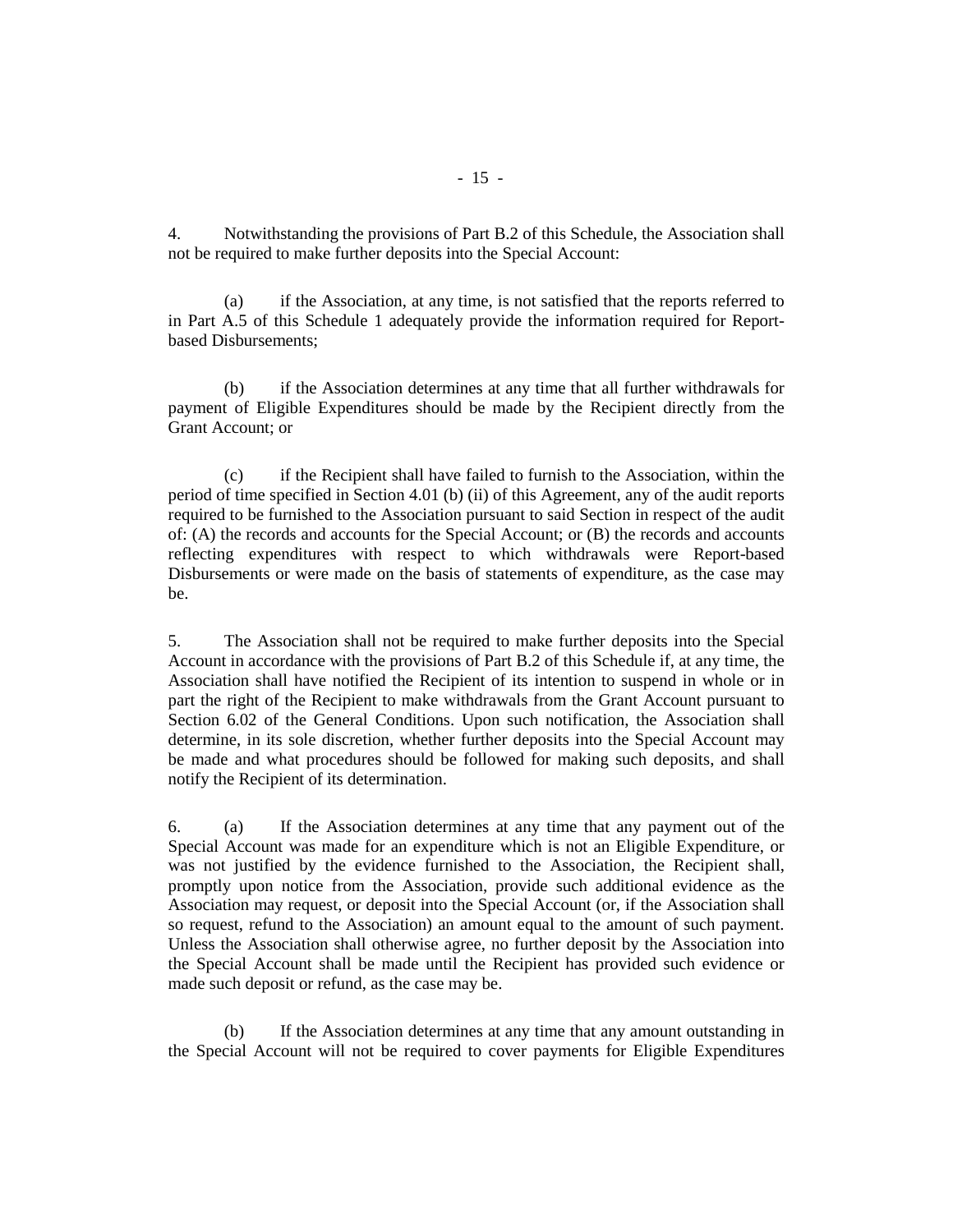during the six-month period following such determination, the Recipient shall, promptly upon notice from the Association, refund to the Association such outstanding amount.

 (c) The Recipient may, upon notice to the Association, refund to the Association all or any portion of the funds on deposit in the Special Account.

 (d) Refunds to the Association made pursuant to subparagraph (a), (b) or (c) of this paragraph 6 shall be credited to the Grant Account for subsequent withdrawal or for cancellation in accordance with the provisions of the Grant Agreement.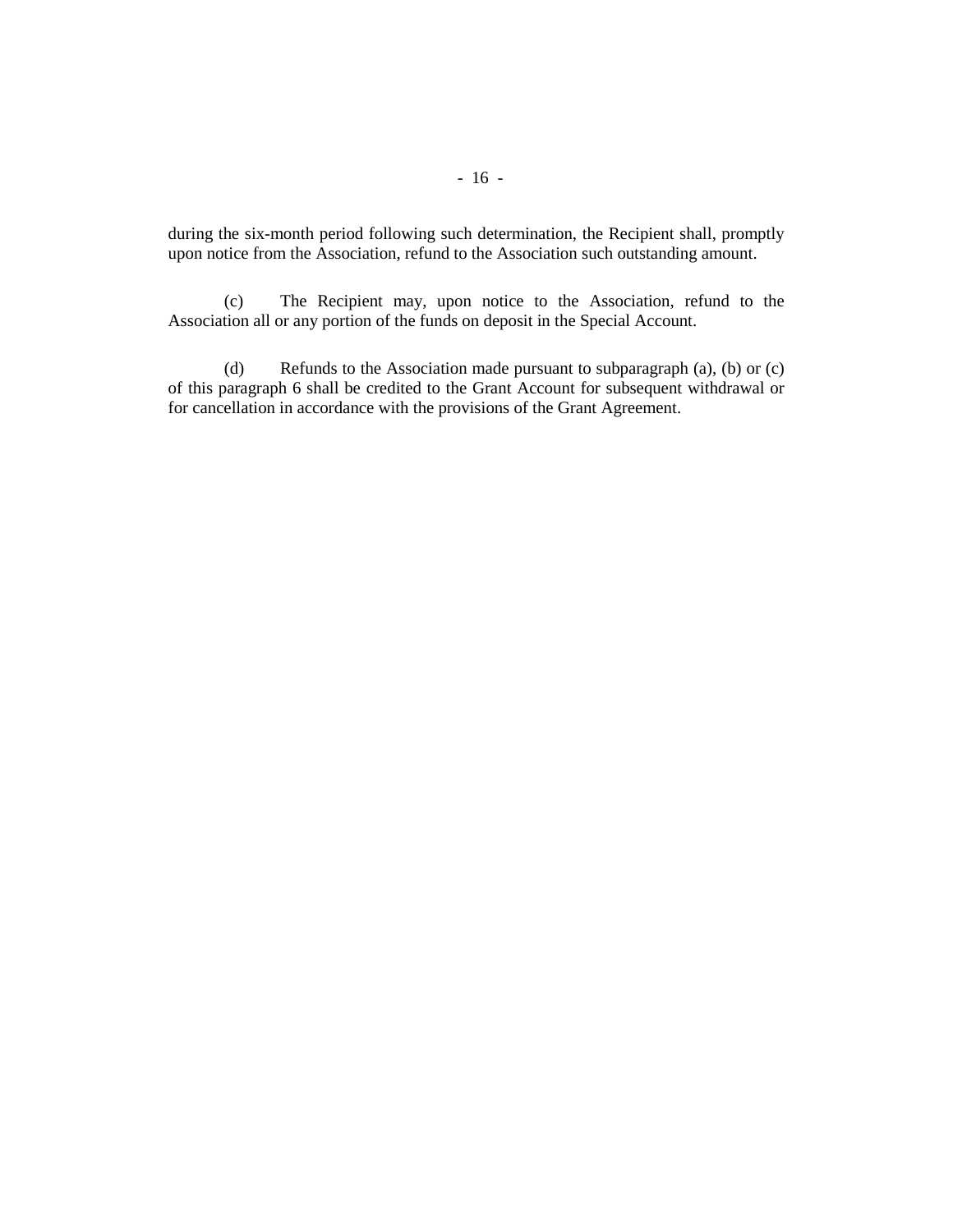# - 17 -

#### **Annex A**

**to** 

#### **SCHEDULE 1**

# **Operation of Special Account When Withdrawals Are Not Report-based Disbursements**

1. For the purposes of this Annex, the term "Authorized Allocation" means the amount of \$1,500,000 to be withdrawn from the Grant Account and deposited into the Special Account pursuant to paragraph 2 of this Annex.

2. Withdrawals of the Authorized Allocation and subsequent withdrawals to replenish the Special Account shall be made as follows:

 (a) For withdrawals of the Authorized Allocation, the Recipient shall furnish to the Association a request or requests for deposit into the Special Account of an amount or amounts which in the aggregate do not exceed the Authorized Allocation. On the basis of each such request, the Association shall, on behalf of the Recipient, withdraw from the Grant Account and deposit into the Special Account such amount as the Recipient shall have requested.

 (b) For replenishment of the Special Account, the Recipient shall furnish to the Association requests for deposit into the Special Account at such intervals as the Association shall specify. Prior to or at the time of each such request, the Recipient shall furnish to the Association the documents and other evidence required pursuant to Part B.3 of Schedule 1 to this Agreement for the payment or payments in respect of which replenishment is requested. On the basis of each such request, the Association shall, on behalf of the Recipient, withdraw from the Grant Account and deposit into the Special Account such amount as the Recipient shall have requested and as shall have been shown by said documents and other evidence to have been paid out of the Special Account for Eligible Expenditures. Each such deposit into the Special Account shall be withdrawn by the Association from the Grant Account under one or more of the Eligible Categories.

3. The Association shall not be required to make further deposits into the Special Account, once the total unwithdrawn amount of the Grant minus the total amount of all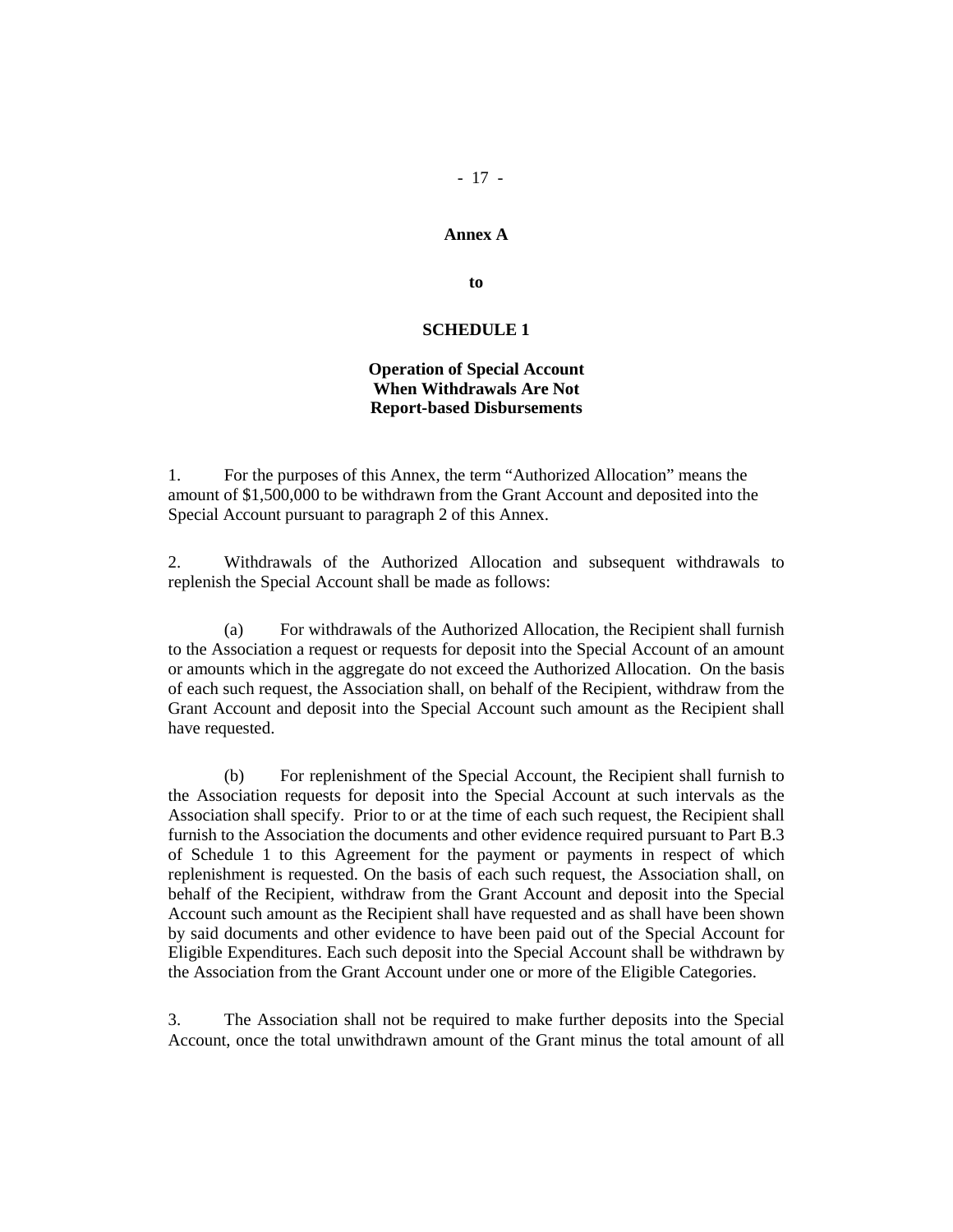outstanding special commitments entered into by the Association pursuant to Section 5.02 of the General Conditions shall equal the equivalent of twice the amount of the Authorized Allocation. Thereafter, withdrawal from the Grant Account of the remaining unwithdrawn amount of the Grant shall follow such procedures as the Association shall specify by notice to the Recipient. Such further withdrawals shall be made only after and to the extent that the Association shall have been satisfied that all such amounts remaining on deposit in the Special Account as of the date of such notice will be utilized in making payments for Eligible Expenditures.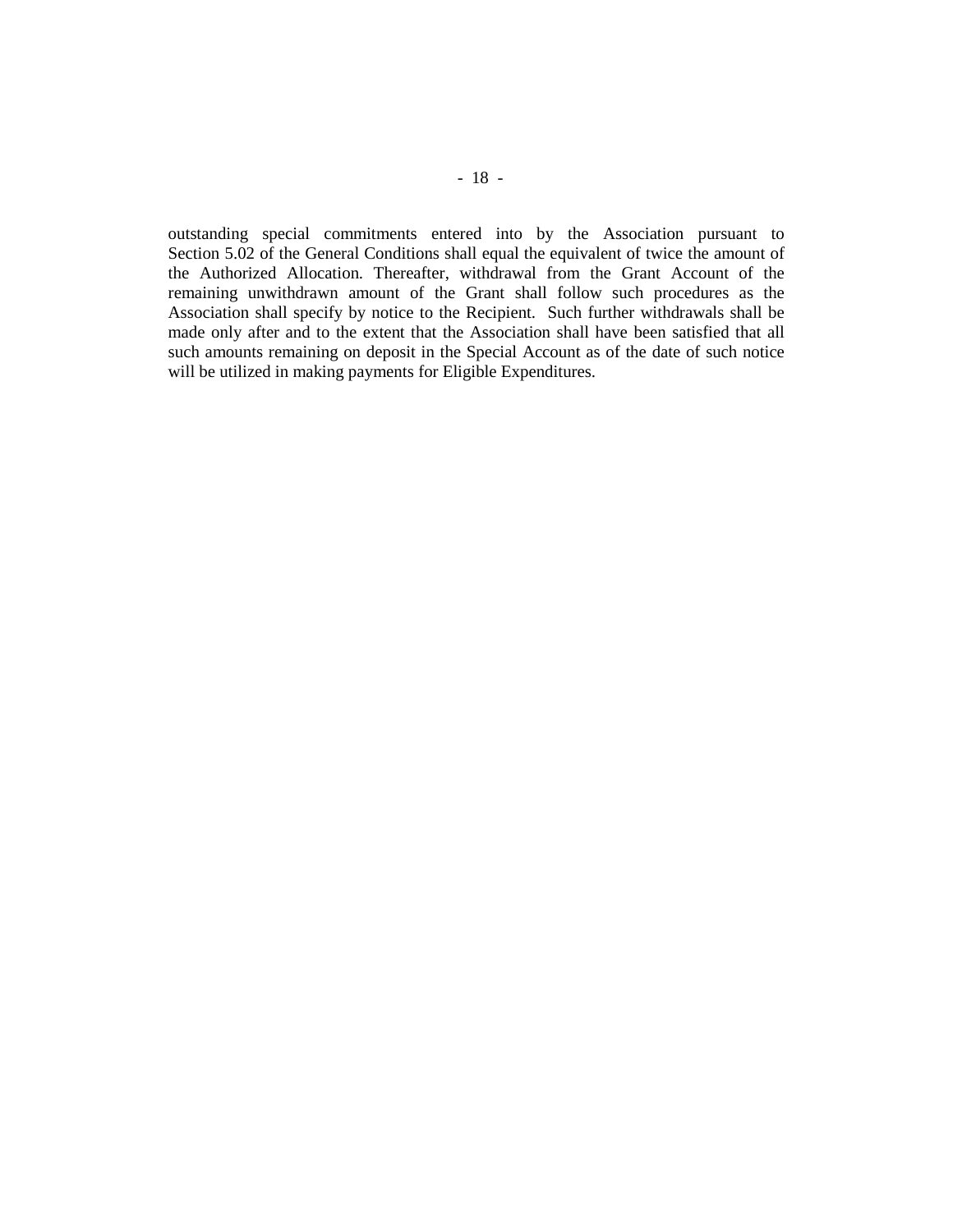#### **Annex B**

**to** 

#### **SCHEDULE 1**

# **Operation of Special Account When Withdrawals Are Report-based Disbursements**

1. Withdrawals from the Grant Account shall be deposited by the Association into the Special Account in accordance with the provisions of Schedule 1 to this Agreement. Each such deposit into the Special Account shall be withdrawn by the Association from the Grant Account under one or more of the Eligible Categories.

2. Upon receipt of each application for withdrawal of an amount of the Grant, the Association shall, on behalf of the Recipient, withdraw from the Grant Account and deposit into the Special Account an amount equal to the lesser of: (a) the amount so requested; and (b) the amount which the Association has determined, based on the reports referred to in Part A.5 of this Schedule 1 applicable to such withdrawal application, is required to be deposited in order to finance Eligible Expenditures during the six-month period following the date of such reports.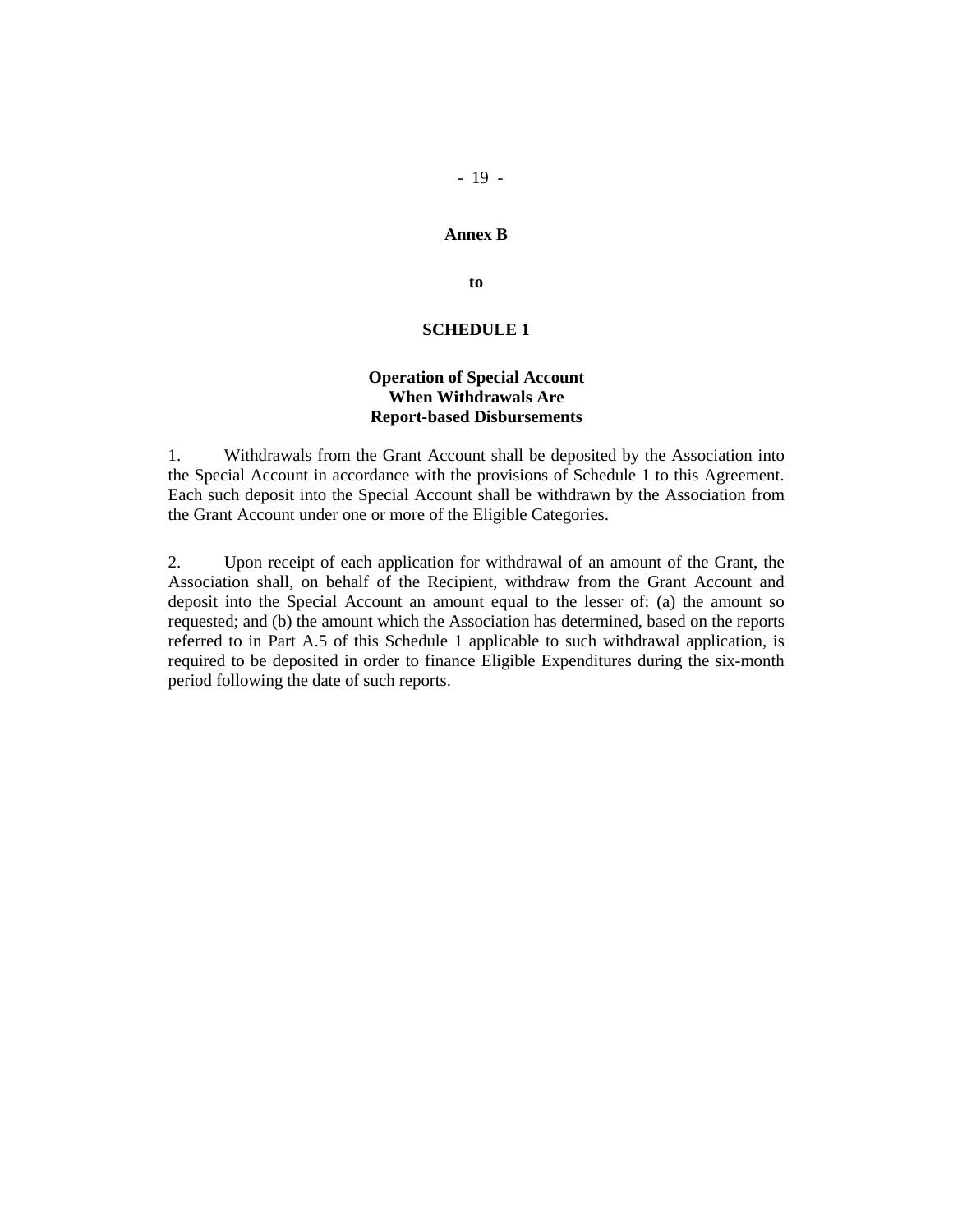# **SCHEDULE 2**

## **Description of the Project**

The objectives of the Project are: (a) improving the trade environment among the Regional Countries, through effective implementation of the EACCU Protocol; (b) enhancing the efficiency of transport and logistic services along key transport corridors by reducing non-tariff barriers and uncertainty of transit time; and (c) improving railway services in the Republic of Kenya and the Republic of Uganda.

The Project consists of the following parts, subject to such modifications thereof as the Recipient and the Association may agree upon from time to time to achieve such objectives:

# Part A: Support to Implementation of the EACCU

1. Strengthening the capacity of EAC Secretariat, EAC Directorate of Trade and customs departments Regional Countries, including provision of: (a) training to the staff of EAC Secretariat, EACCU and customs departments in the EAC Partner States; (b) technical advisory services and acquisition of equipment for monitoring implementation of the EACCU, Non-tariff barriers to trade within the EAC; and (c) enhanced communication facilities to the EAC Secretariat and customs authorities in the EAC Partner States.

2. Improving information technology connectivity within the EACCU, including, (a) designing a study of interconnectivity for Regional Countries within the customs union; (b) carrying out studies for investing in customs inter connectivity; (c) establishing common database within EACCU; and (d) developing EAC customs training centre.

3. Strengthening and modernizing the customs departments of the Regional Countries, including: (a) rolling out information communication technology systems at key border posts; (b) provision of training to customs officers, and provision of technical advisory services in specific areas essential for the development of the Customs Area; (c) acquisition of equipment; and (d) development of necessary infrastructure.

Part B: Institutional Support for Transport Facilitation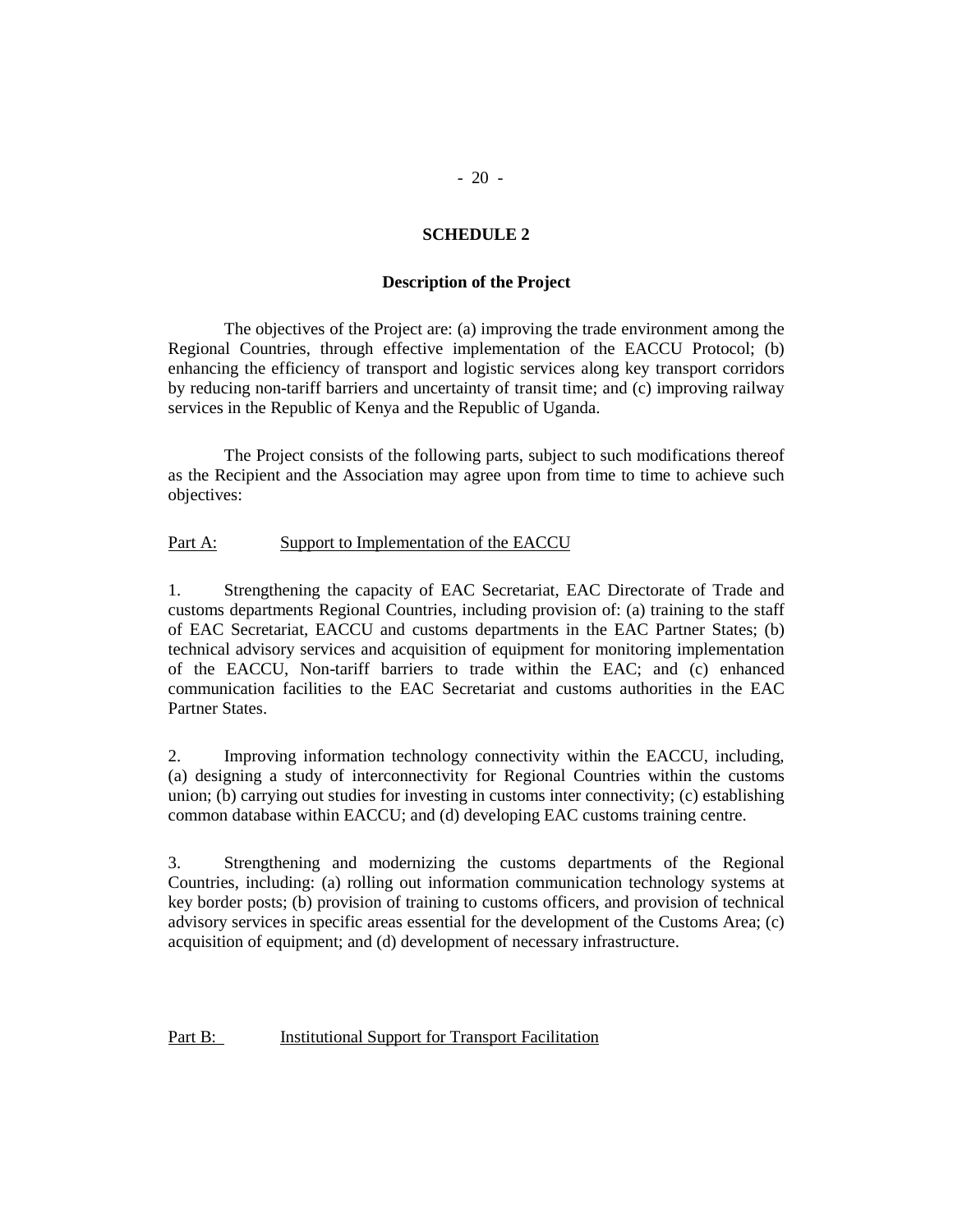1. Strengthening the NCTTCA, including: (a) building the capacity of its secretariat to improve its efficiency and for monitoring and evaluation performance; (b) facilitating harmonization of national policies and regulations relating to transport and transit; (c) developing participation of its stakeholders; and (d) carrying out a comparative study on cost of transport in the Region, all through the acquisition of goods and provision of technical advisory services.

2. Supporting the establishment of the CCTFA, including: (a) supporting its secretariat, and stakeholder consultations; (b) provision of monitoring tools; and (c) carrying out studies on transport and trade issues along the corridor.

3. Supporting the harmonization of Regional Countries regulations relating to crossborder transport, for consistency with the relevant regional treaties and agreements, including harmonization of axle load control policies.

4. Supporting the EAC Secretariat in implementing and monitoring the implementation of the Tripartite Agreement on Road Transport among the EAC Partner States.

5. Supporting the secretariats of EAC, NCTTCA, and CTCCA in coordinating the implementation of the Regional Program, including in effectively carrying out: (a) their role as part of the Regional Steering Committee; and (b) monitoring of efficiency along key transport corridors in the Regional Countries.

# Part C: Support to Implementation of EACCU Trade and Transport Facilitation in the Territory of the Recipient

1. Supporting RRA:

 (a) to implement interconnection of its cargo tracking system with Kenya Revenue Authority, Uganda Revenue Authority and Tanzania Revenue Authority respectively, for effective monitoring of transit transport crossing the territory of the Recipient;

 (b) to establish one-stop border posts in key border crossings, including developing the Recipient's side of: (i) *Gatuna* border post; and/or (ii) *Rusomo* Falls border post; and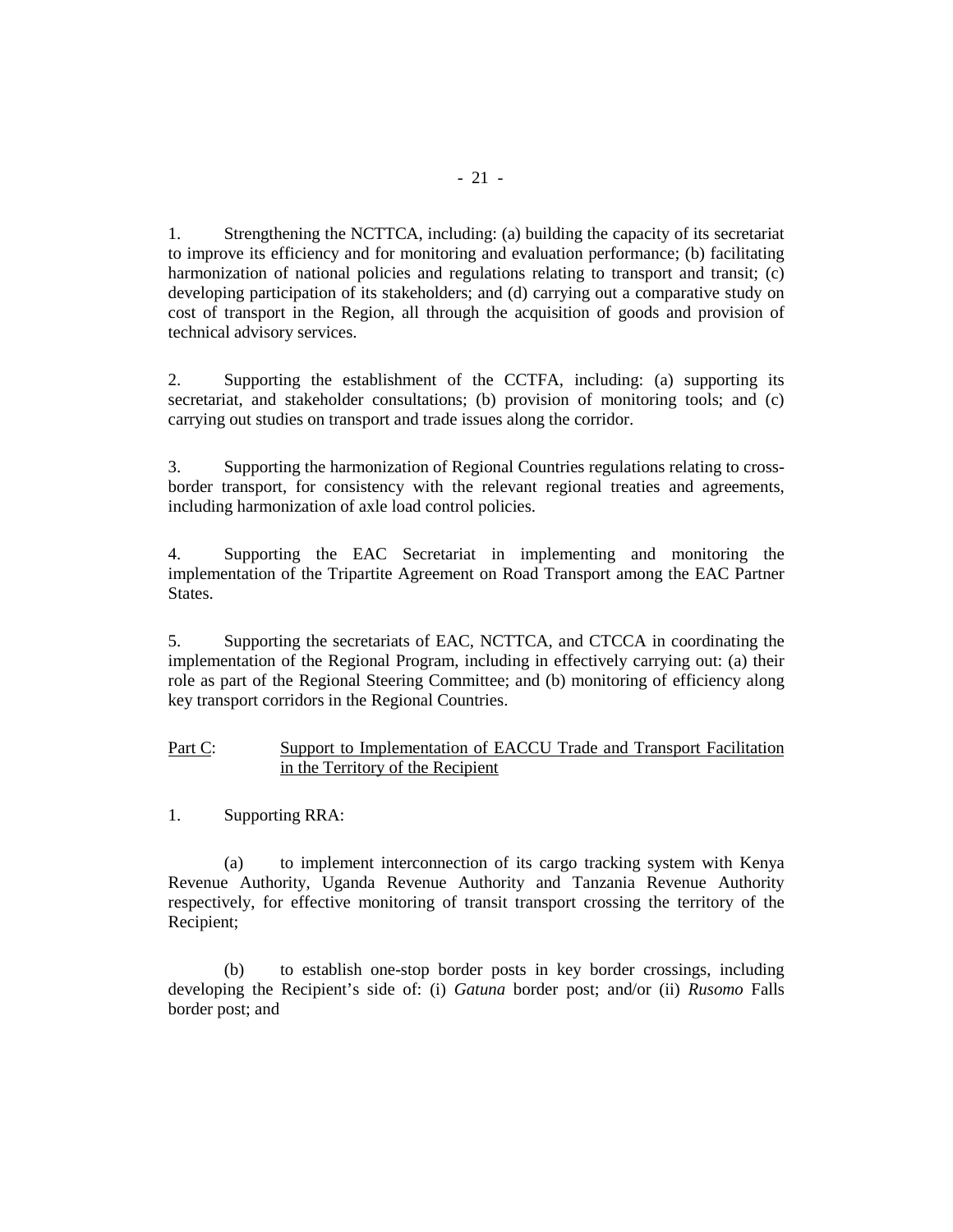(c) to implement non-intrusive verification of transit cargo, all through the provision of works, technical services, and acquisition of goods and equipment.

2. Carrying out a study for the development of an inland container depot at *Isaka* in the territory of the United Republic of Tanzania, and which under an Agreement dated November 10, 1984, between the Recipient and United Republic of Tanzania was granted to the Recipient for a term of 99 years; through the provision of technical advisory services.

3. Supporting implementation of Regional and the Recipient's relevant transport regulations and policy, and carrying out studies on the navigability of the *Akagera* river.

4. Supporting the establishment of a trade point, including information communication technology to facilitate the flow of information and trade transactions.

5. Supporting CGPT in coordination of monitoring and evaluation of Project activities, through the provision of technical advisory services, and conducting relevant workshops.

6. Carrying out a feasibility study for Kigali-Kampala pipeline.

\* \* \*

The Project is expected to be completed by September 30, 2010.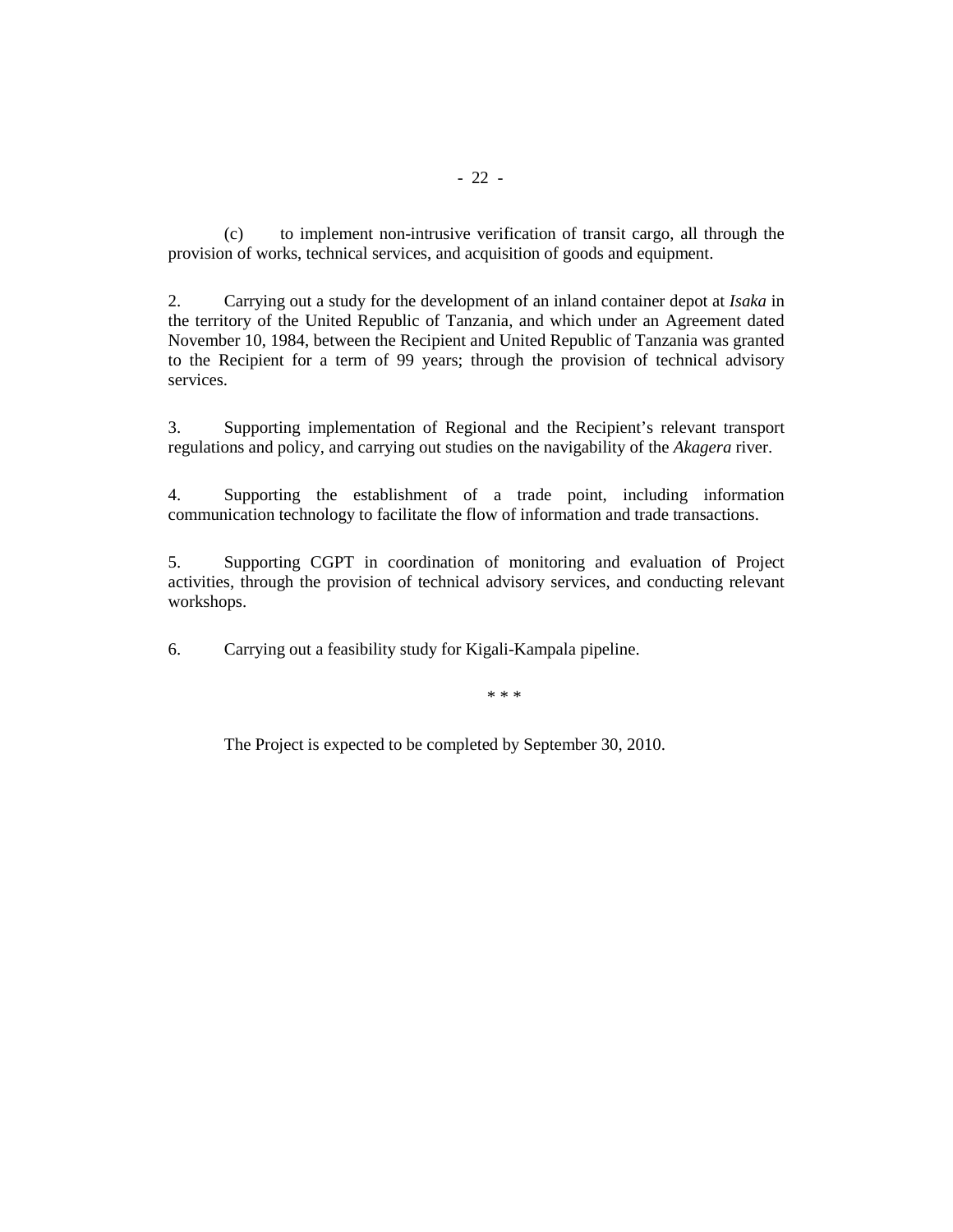# **SCHEDULE 3**

#### **Procurement**

Section I. General

A. All goods, works and services (other than consultants' services) shall be procured in accordance with the provisions of Section I of the "Guidelines: Procurement under IBRD Loans and IDA Credits" dated May 2004 (the Procurement Guidelines), and with the provisions of this Schedule.

B. All consultants' services shall be procured in accordance with Sections I and IV of the "Guidelines: Selection and Employment of Consultants by World Bank Borrowers" dated May 2004 (the Consultant Guidelines), and with the provisions of this Schedule.

C. The capitalized terms used below in this Schedule to describe particular procurement methods or methods of review by the Association of particular contracts, have the meanings ascribed to them in the Procurement Guidelines, or Consultant Guidelines, as the case may be.

# Section II. Particular Methods of Procurement of Goods, Works and Services (other than Consultants' Services)

A. International Competitive Bidding:

Except as otherwise provided in Part B of this Section, contracts shall be awarded on the basis of International Competitive Bidding. The provisions of paragraphs 2.55 and 2.56 of the Procurement Guidelines, providing for domestic preference in the evaluation of bids, shall apply to goods manufactured in the territory of the Recipient and works to be carried out by domestic contractors.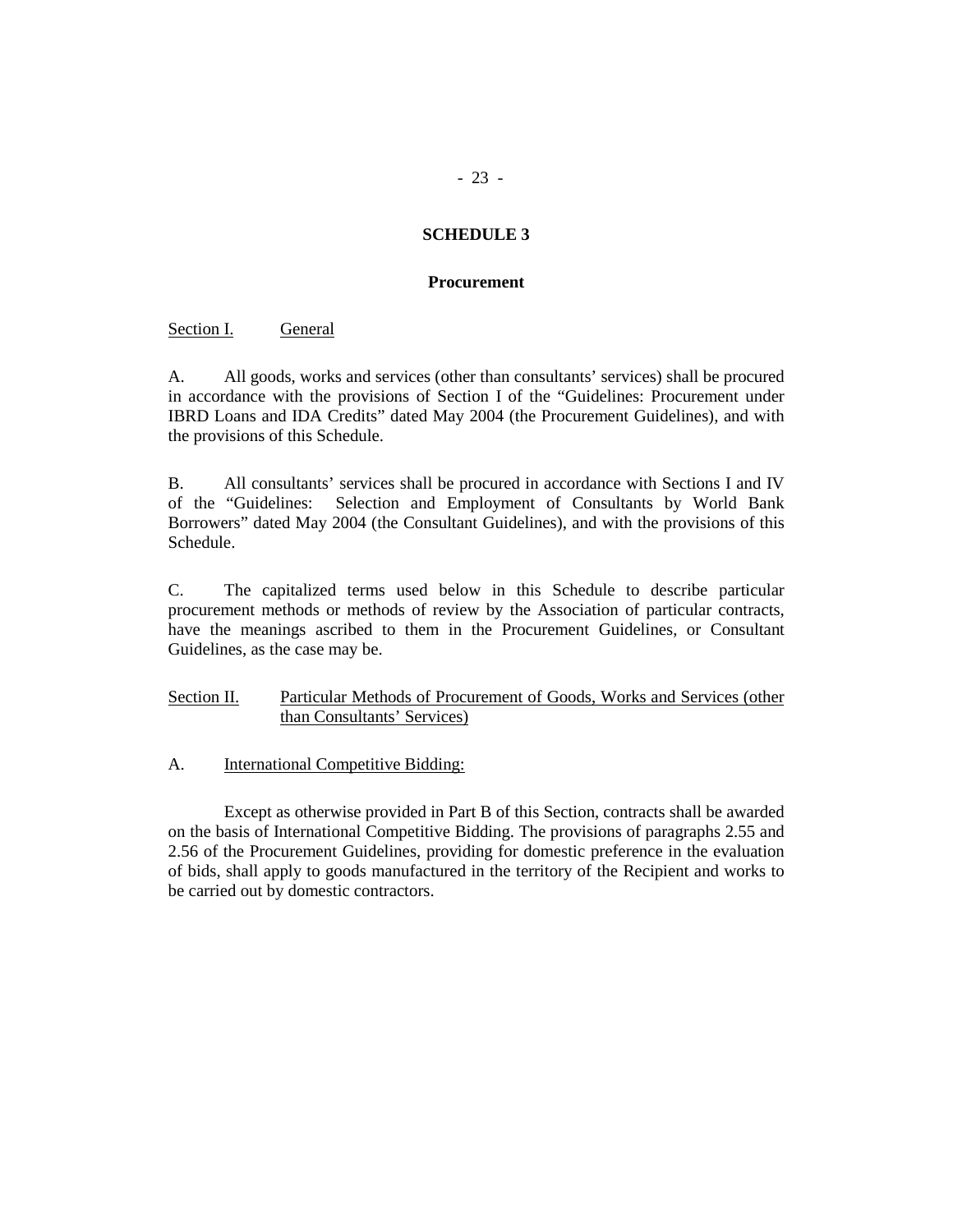## B. Other Procurement Procedures

#### 1. National Competitive Bidding:

(a) Goods estimated to cost less than \$150,000 equivalent per contract, and (b) works estimated to cost less than \$200,000 equivalent per contract, may be procured under contracts awarded on the basis of National Competitive Bidding.

#### 2. Shopping:

(a) Goods estimated to cost less than \$50,000 equivalent per contract, and (b) works estimated to cost less than \$50,000 equivalent per contract, may be procured under contracts awarded on the basis of Shopping.

## Section III. Particular Methods of Procurement of Consultants' Services

# A. Quality- and Cost-based Selection:

Except as otherwise provided in Part B of this Section, consultants' services shall be procured under contracts awarded on the basis of Quality- and Cost-based Selection. For purposes of paragraph 2.7 of the Consultant Guidelines, the short list of consultants for services estimated to cost less than \$100,000 equivalent per contract may comprise entirely national consultants.

#### B. Other Procedures

# 1. Quality-based Selection:

Services for assignments which the Association agrees meet the requirements set forth in paragraph 3.2 of the Consultant Guidelines may be procured under contracts awarded on the basis of Quality-based Selection in accordance with the provisions of paragraphs 3.1 through 3.4 of the Consultant Guidelines.

## 2. Least-cost Selection:

Services for assignments which the Association agrees meet the requirements of paragraph 3.6 of the Consultant Guidelines may be procured under contracts awarded on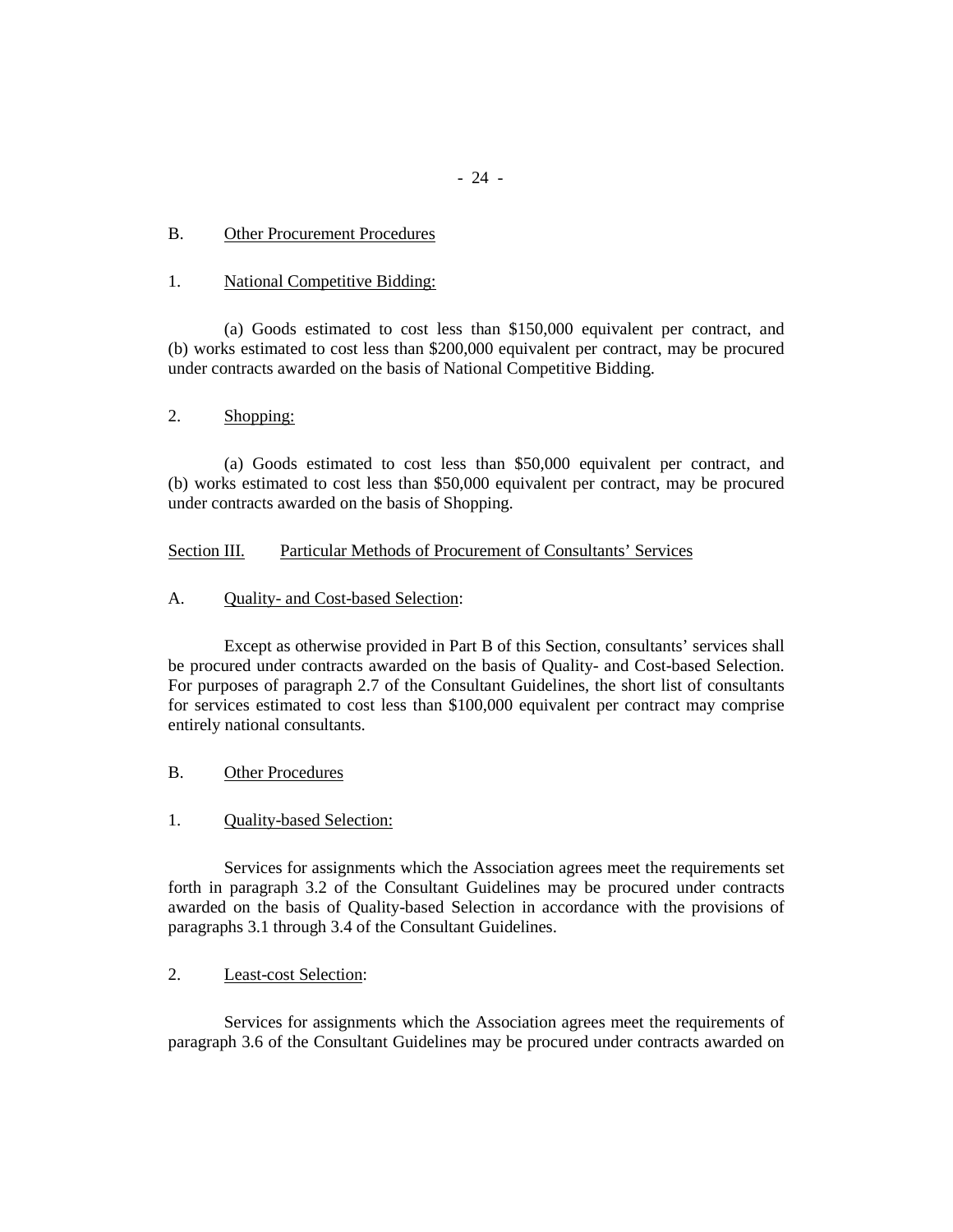the basis of Least-cost Selection in accordance with the provisions of paragraphs 3.1 and 3.6 of the Consultant Guidelines.

#### 3 Selection Based on Consultants' Qualifications:

Services estimated to cost less than \$100,000 equivalent per contract may be procured under contracts awarded in accordance with the provisions of paragraphs 3.1, 3.7 and 3.8 of the Consultant Guidelines.

#### 4. Selection Under a Fixed Budget:

Services for assignments which the Association agrees meet the requirements of paragraph 3.5 of the Consultant Guidelines may be procured under contracts awarded on the basis of a Fixed Budget in accordance with the provisions of paragraphs 3.1 and 3.5 of the Consultant Guidelines.

# 5. Individual Consultants:

Services for assignments that meet the requirements set forth in the first sentence of paragraph 5.1 of the Consultant Guidelines may be procured under contracts awarded to individual consultants in accordance with the provisions of paragraphs 5.2 through 5.3 of the Consultant Guidelines. Under the circumstances described in paragraph 5.4 of the Consultant Guidelines, such contracts may be awarded to individual consultants on a sole-source basis.

#### Section IV. Review by the Association of Procurement Decisions

Except as the Association shall otherwise determine by notice to Recipient, the following contracts shall be subject to Prior Review by the Association:

(a) each contract for goods estimated to cost the equivalent of \$150,000 or more procured on the basis of International Competitive Bidding, or National Competitive Bidding, or Shopping;

(b) each contract for works estimated to cost the equivalent of \$200,000 or more procured on the basis of International Competitive Bidding, or National Competitive Bidding;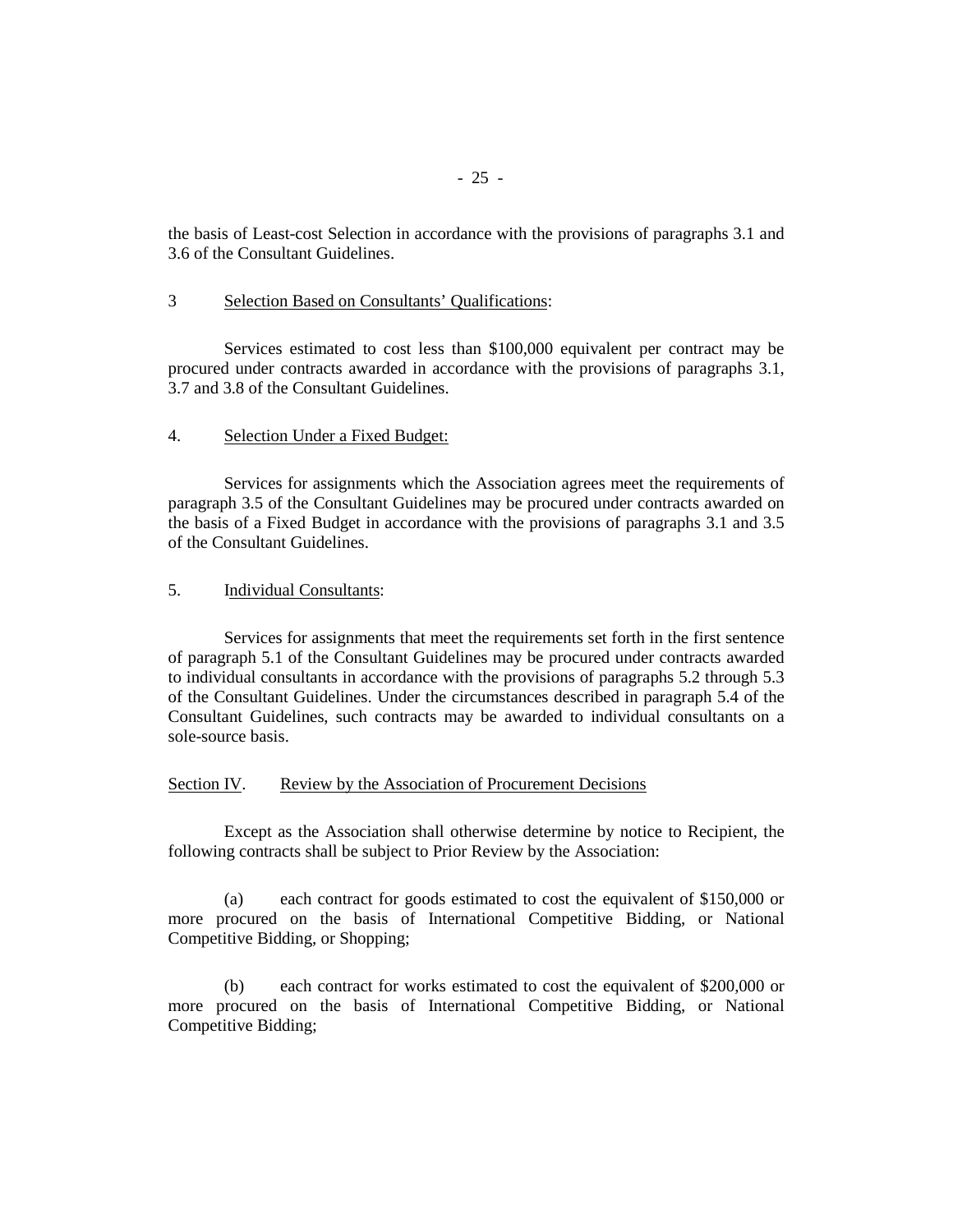(c) each contract for consultants' services provided by a firm estimated to cost the equivalent of \$100,000 or more; and

(d) each contract for individual consultants estimated to cost the equivalent of \$50,000 or more.

All other contracts shall be subject to Post Review by the Association.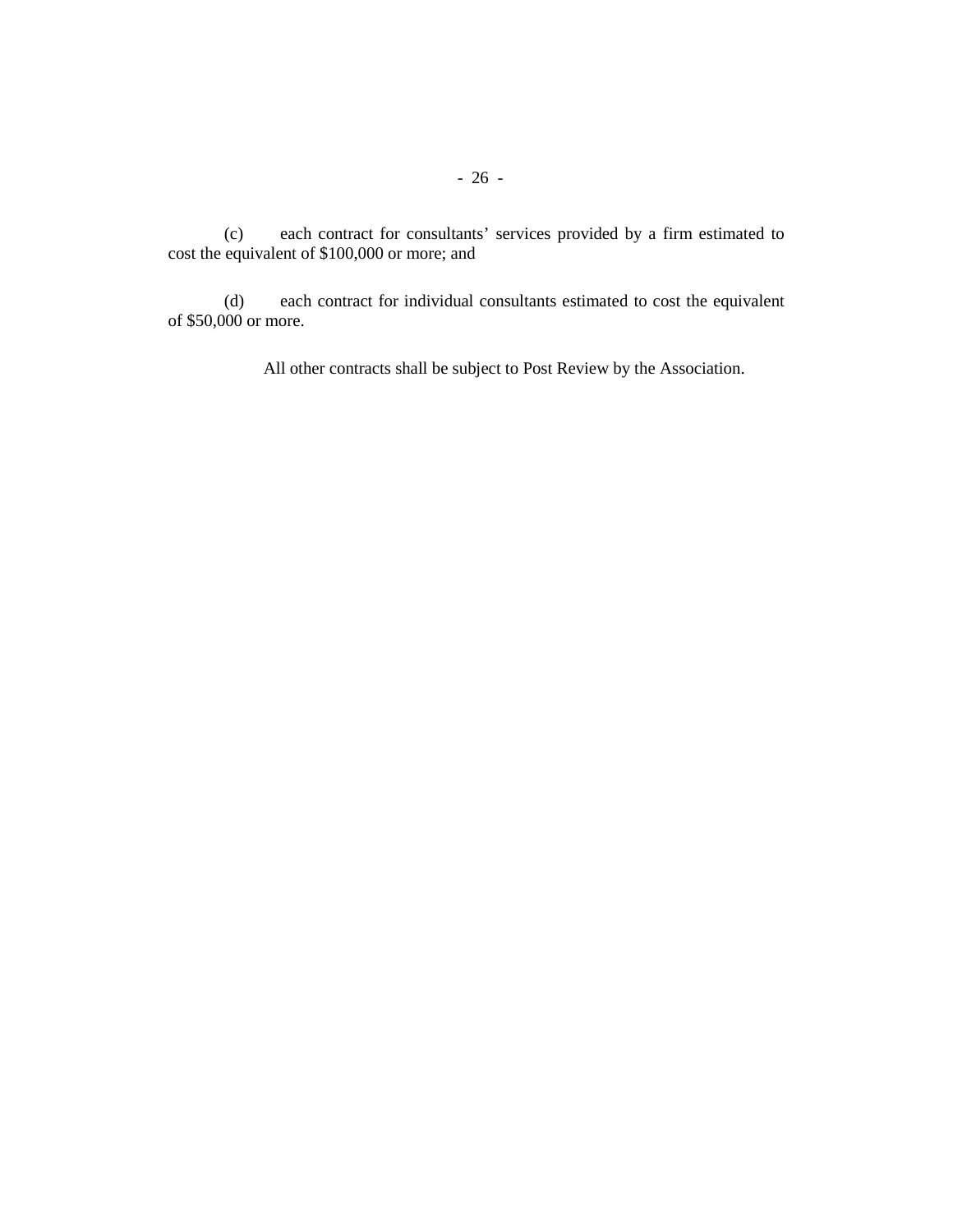## **SCHEDULE 4**

#### **Implementation Program**

A. Implementation Responsibilities

1. For the purpose of ensuring proper execution of Part C of the Project, the Recipient shall: (a) establish and maintain at all times during the implementation of Part C of the Project, CGPT for the day to day management, implementation and coordination of the Project; and (b) cause MININFRA, RRA and RIEPA, each, to establish and maintain a PIT, under the direction of a Team Leader to oversee the implementation of the respective activities in Part C of the Project.

2. CGPT shall perform all technical responsibilities for implementation of Part C of the Project, including: (a) the preparation, with the assistance of consultants, of bidding and contract documents; (b) maintenance of Project financial records and accounts and arranging for the audit thereof; (c) preparation of the half-yearly reports on the progress, referred to in paragraph 7 of this Schedule; and (d) supervision of progress in carrying out of Part C of the Project.

3. The Recipient shall, at all times during the implementation of Part C of the Project, establish and maintain a PSC with composition and terms of reference satisfactory to the Association, and with the responsibility for providing overall oversight and policy guidance. The PSC shall be comprised of, Secretary General of MININFRA, Commissioner General of RRA, the Director General of CEPEX, and Director General of RIEPA.

4. The Recipient shall, during implementation of the Project, maintain its participation in the RSC, including in the preparation of the agenda, and hosting meetings of the RSC with the other Regional Countries.

B. Execution Covenants

5. Except as the Association shall otherwise agree, the Recipient shall, implement Part C of the Project in accordance with procedures, guidelines, timetables and criteria set forth in the Project Implementation Manual; and not amend, or abrogate, or waive, or permit to be amended, abrogated or waived, the Project Implementation Manual or any provision thereof, in a manner which, in the opinion of the Association, may materially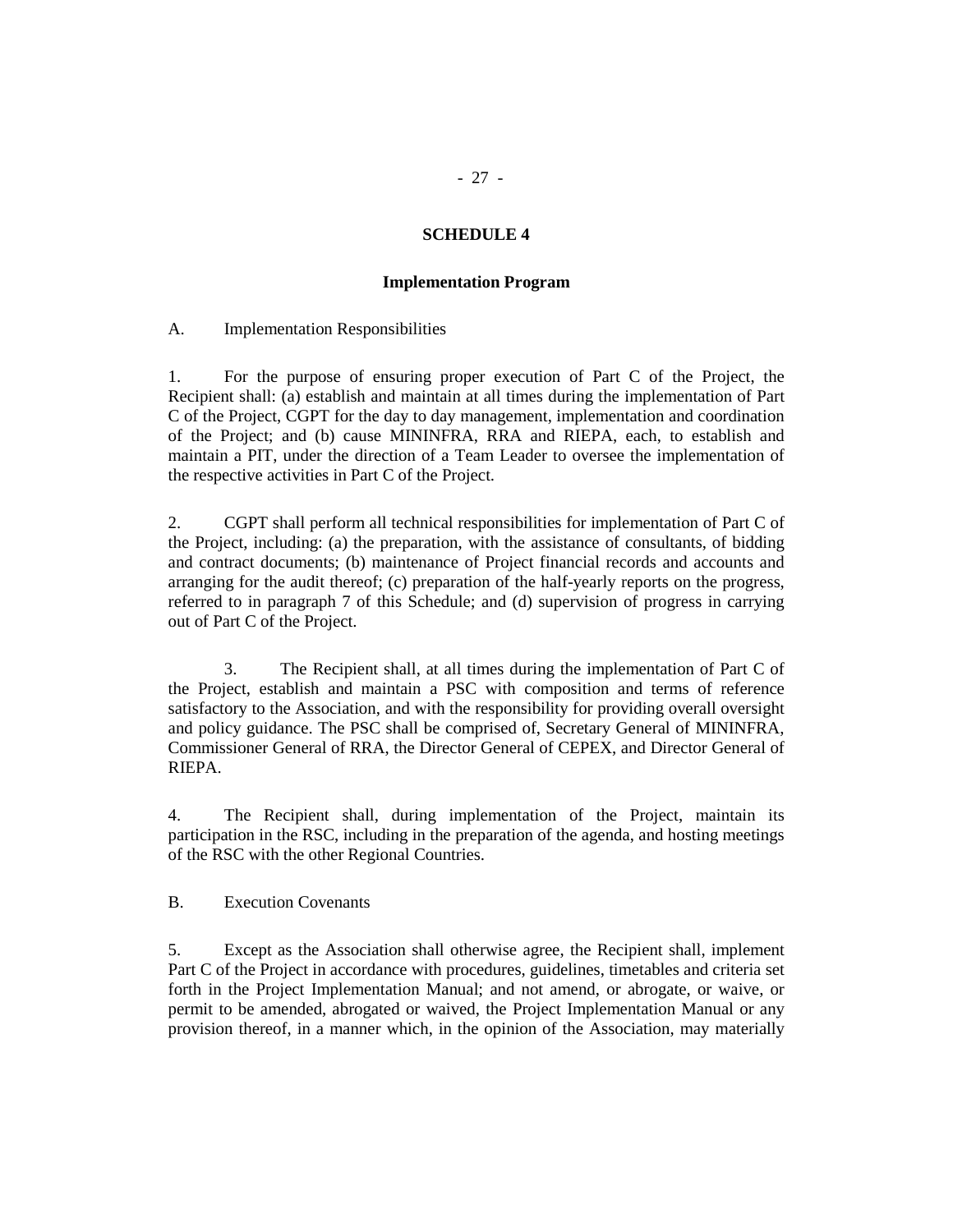and adversely affect the implementation of Part C of the Project, or the achievement of the objectives thereof.

6. The Recipient shall not later than September 30, 2006, select the auditors referred to in Section 4.01 (b) (i) of this Agreement.

# C. Reporting, Monitoring and Midterm Review

7. Reporting:

 The Recipient shall ensure timely preparation by CGPT, and submission to the Association of half yearly progress reports of implementation of Part C of the Project.

8. Monitoring:

The Recipient shall:

(a) maintain policies and procedures adequate to enable it to monitor and evaluate on an ongoing basis, in accordance with the indicators set forth in Schedule 5 to this Agreement, the carrying out of Part C of the Project and the achievement of the objectives thereof;

 (b) prepare, under terms of reference satisfactory to the Association, and furnish to the Association, on or about September 30 in each Project Year, a report integrating the results of the monitoring evaluation activities performed pursuant to paragraph (a) of this Section, on the progress achieved in the carrying out of the Project during the period preceding the date of said report and setting out the measures recommended to ensure the efficient carrying out of the Project and the achievement of the objectives thereof during the period following such date; and

 (c) review with the Association, by October 31 in each Project Year, or such later date as the Association shall request, the report referred to in paragraph (b) of this Section, and, thereafter, take all measures required to ensure the efficient completion of the Project and the achievement of the objectives thereof, based on the conclusions and recommendations of the said report and the Association's views on the matter.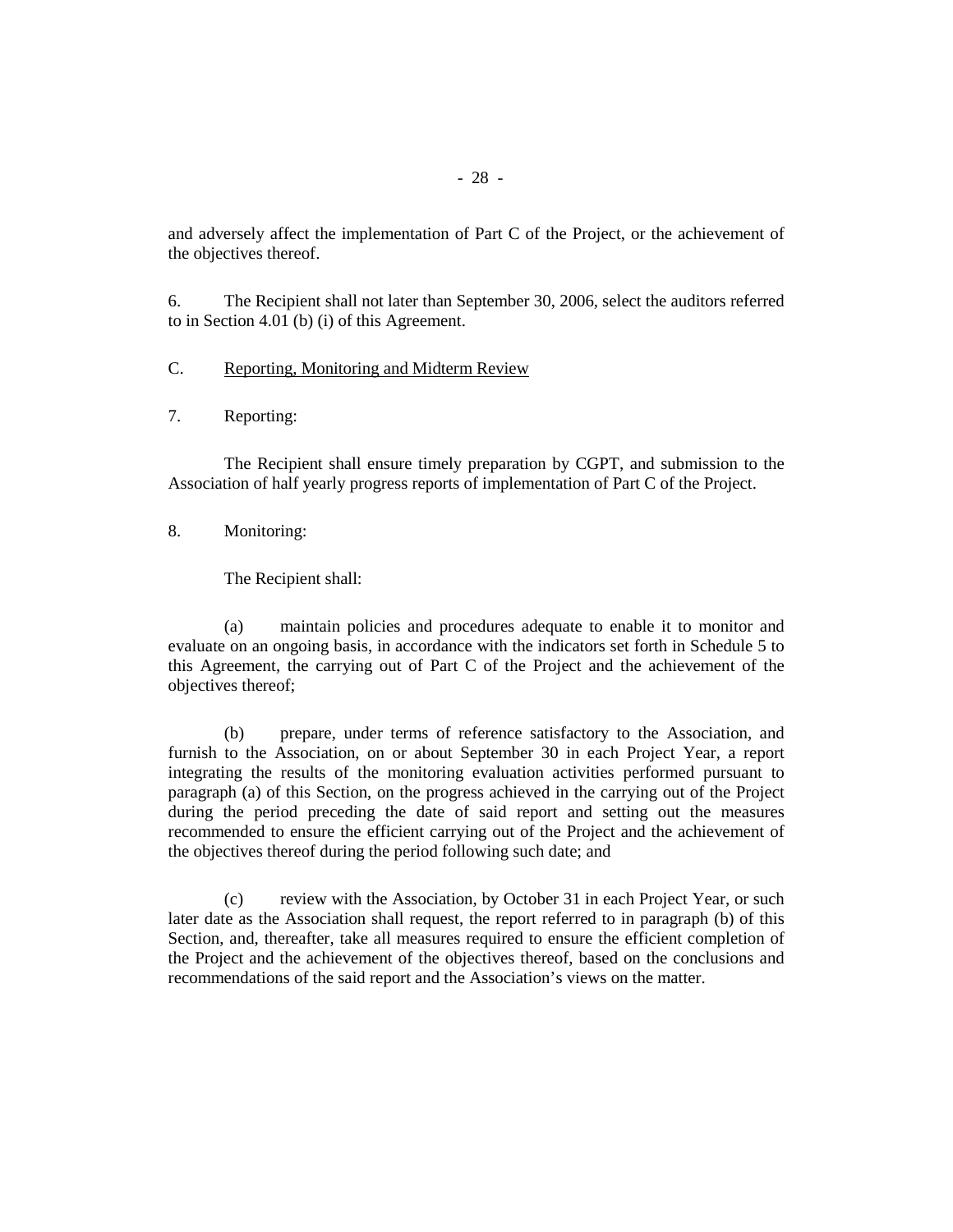# 9. Midterm Review

The Recipient shall not later than twenty four (24) months after the Effective Date, carry out jointly with the Association, a mid-term review (the Midterm Review) of the Progress made in carrying out Part C of the Project. The Midterm Review shall among other things cover:

(a) an assessment of: (i) work programs prepared as of the date of the Midterm Review and the progress made in carrying out the said programs; (ii) training provided under Part C of the Project; (iii) procurement under Part C of the Project; (iv) the extent to which actions described in the indicators set out in Schedule 5 to this Agreement have been carried out; and (v) plans made or proposed for updating said indicators; and

(b) a review of the state of maintenance of any works carried out under Part C of the Project.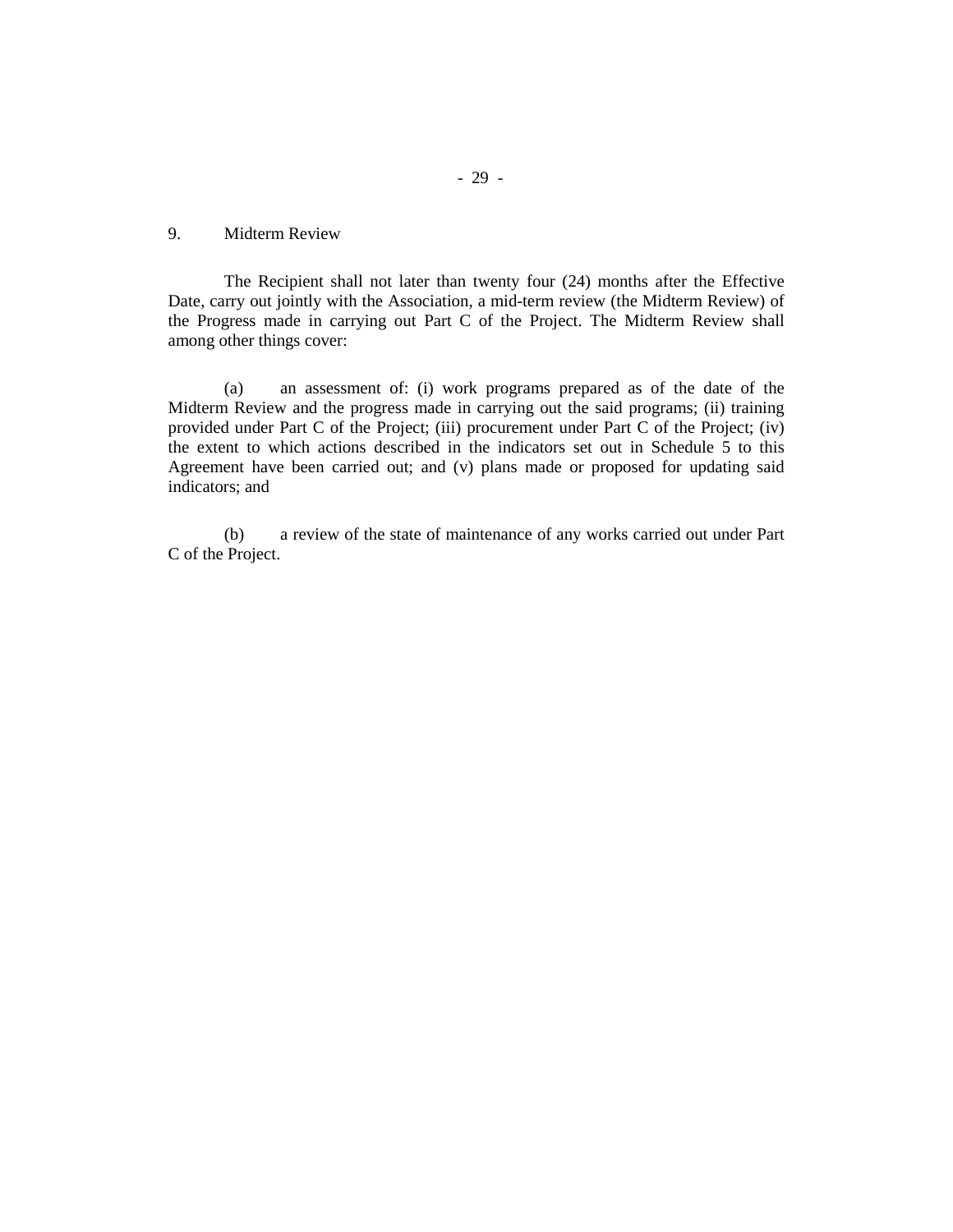# - 30 -

# **SCHEDULE 5**

## **Performance Monitoring Indicators**

- (1) Rwanda has developed and implemented a comprehensive action plan towards the accession to the EAC Customs Union.
- (2) Imports and exports clearance processes in Kigali are improved and induce reduction in total clearance time by 20%.
- (3) Corridor Transit time:
	- (a) Total Transit time through the Northern Corridor from the port of Mombasa to Kigali decreases by 20%;
	- (b) Total transit time through the Central Corridor from the port of Dar es Salaam to Kigali decreases by 20%; and
	- (c) Overall border-crossing time at borders with Uganda and Tanzania decreases by 20%.

(4) By the end of the Project, policies and regulations relating to transport and transit are harmonized along the along the Northern and Central corridors.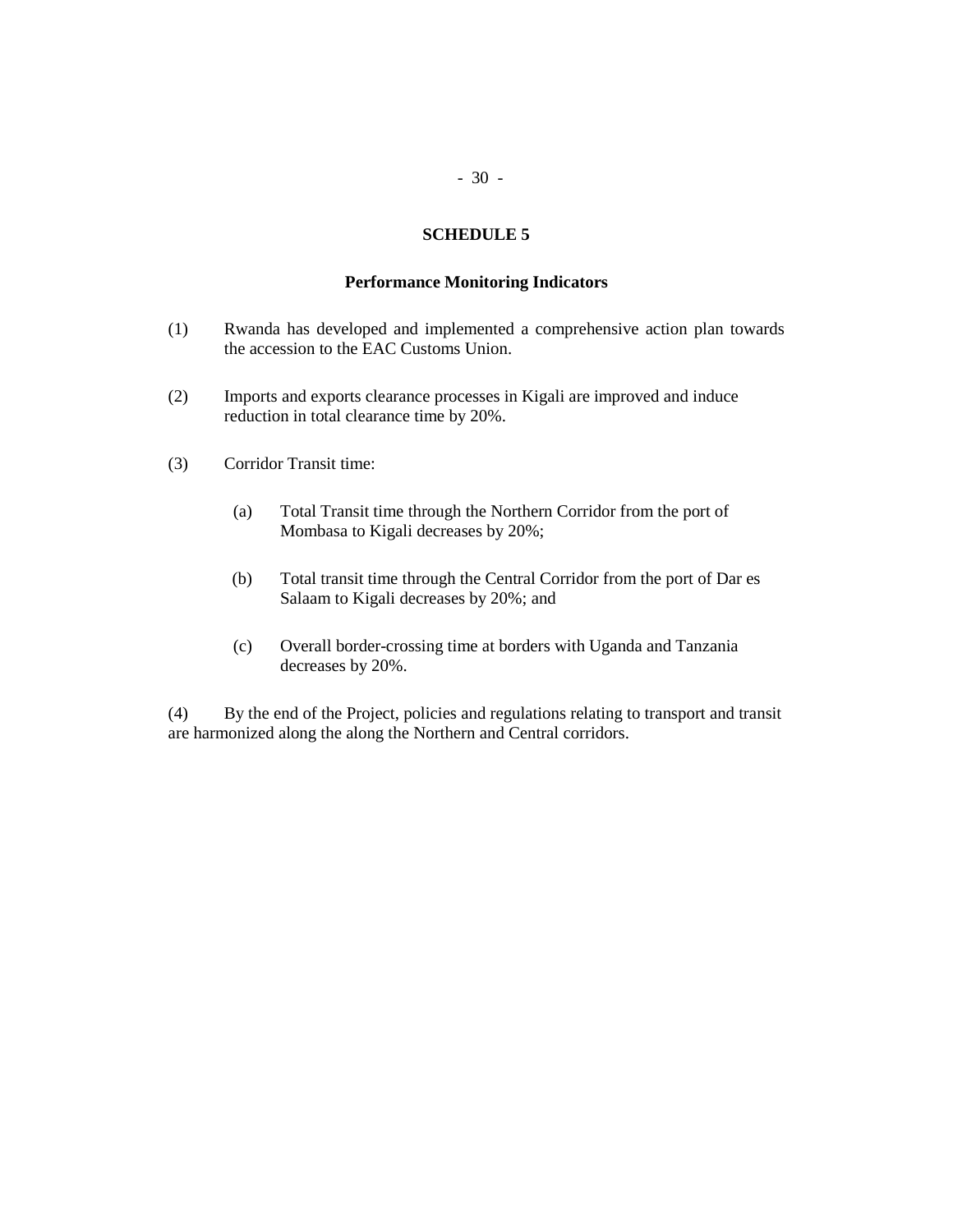#### **SCHEDULE 6**

## **Modifications to the General Conditions**

For the purpose of this Agreement, the provisions of the General Conditions are modified as follows:

1. Sections 3.02, 3.03, 3.04 (a), 3.04 (b), 6.05 and Article VII are deleted in their entirety.

2. Wherever used in the General Conditions, the following terms are modified to read as follows:

- (a) The term "Borrower" is modified to read "Recipient".
- (b) The term "Credit" is modified to read "Grant".
- (c) The term "Credit Account" is modified to read "Grant Account".
- (d) The term "Development Credit Agreement" is modified to read "Development Grant Agreement".
- 3. Section 1.01 is modified to read as follows:

"Section 1.01. *Application of General Conditions*

These General Conditions set forth the terms and conditions generally applicable to the Development Grant Agreement to the extent and subject to any modifications set forth in such agreement."

- 4. Paragraph 3 of Section 2.01 is modified to read as follows:
	- "3. "Recipient" means the party to the Development Grant Agreement to which the Grant is made."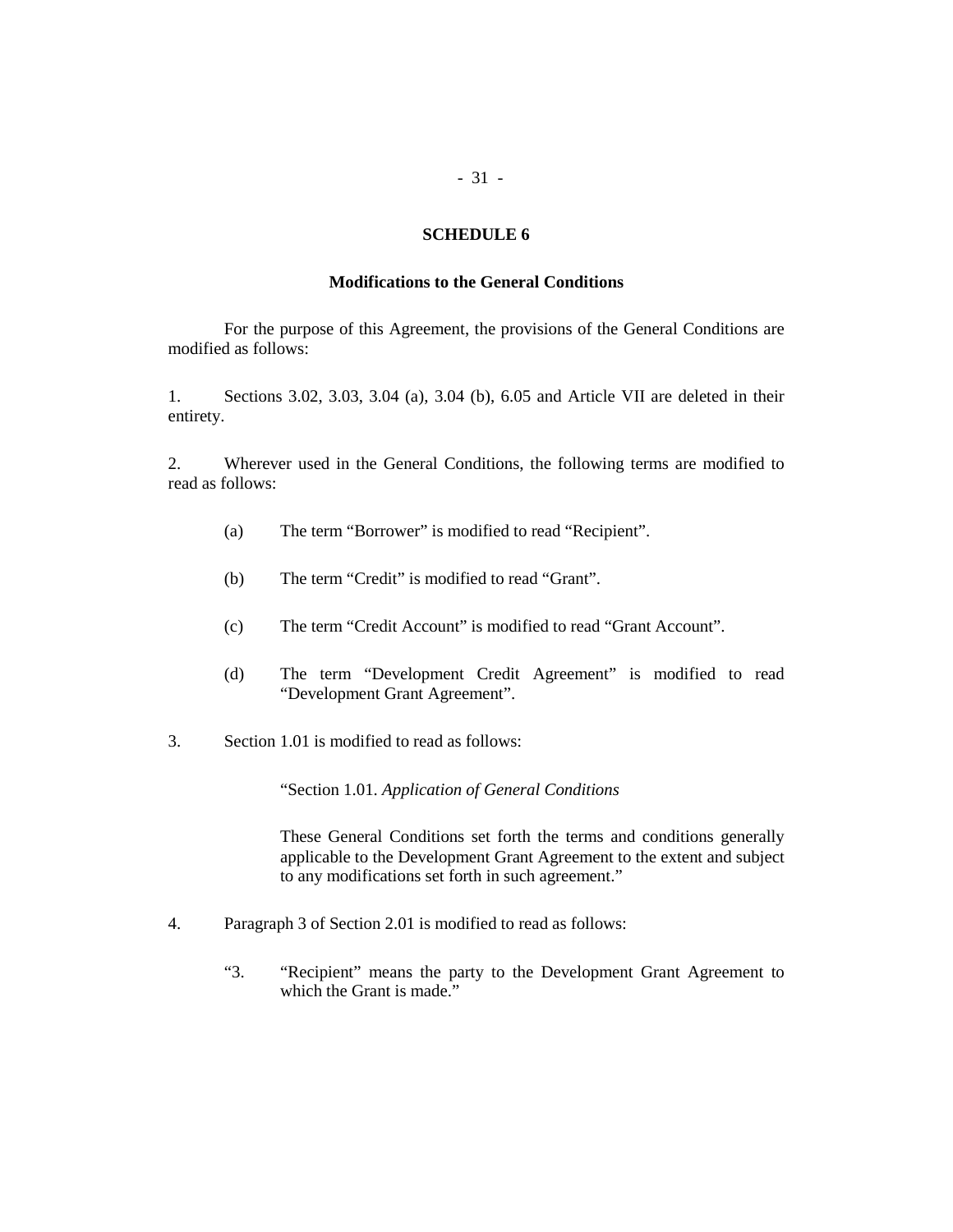- 5. Article III is modified as follows:
	- (a) The heading of Article III is modified to read "Grant Account; Partial Payment", and the heading of Section 3.04 is modified to read "Partial Payment".
	- (b) The words "The principal of, and service charges on, the Credit" in Section 3.05 are modified to read "All amounts required to be paid under the Development Grant Agreement".
- 6. Article IV is modified as follows:
	- (a) Section 4.02 (a) is modified to read as follows:

"Section 4.02. *Currencies in which Payments are to be Made*

(a) The Recipient shall pay all amounts required to be paid by it under the Development Grant Agreement in the currency specified in such agreement or in such other eligible currency or currencies as may from time to time be designated or selected pursuant to paragraph (c) or (e) of this Section."

- (b) Wherever used in Section 4.02 (c) and (e) of the General Conditions, the words "principal and service charges" are modified to read "amounts".
- (c) Section 4.03 is modified to read as follows:

"Section 4.03. *Amount of the Grant*

The amount of the Grant withdrawn from time to time shall be the equivalent in terms of SDR (determined as of the date or respective dates of withdrawal from the Grant Account) of the value of the currency or currencies so withdrawn."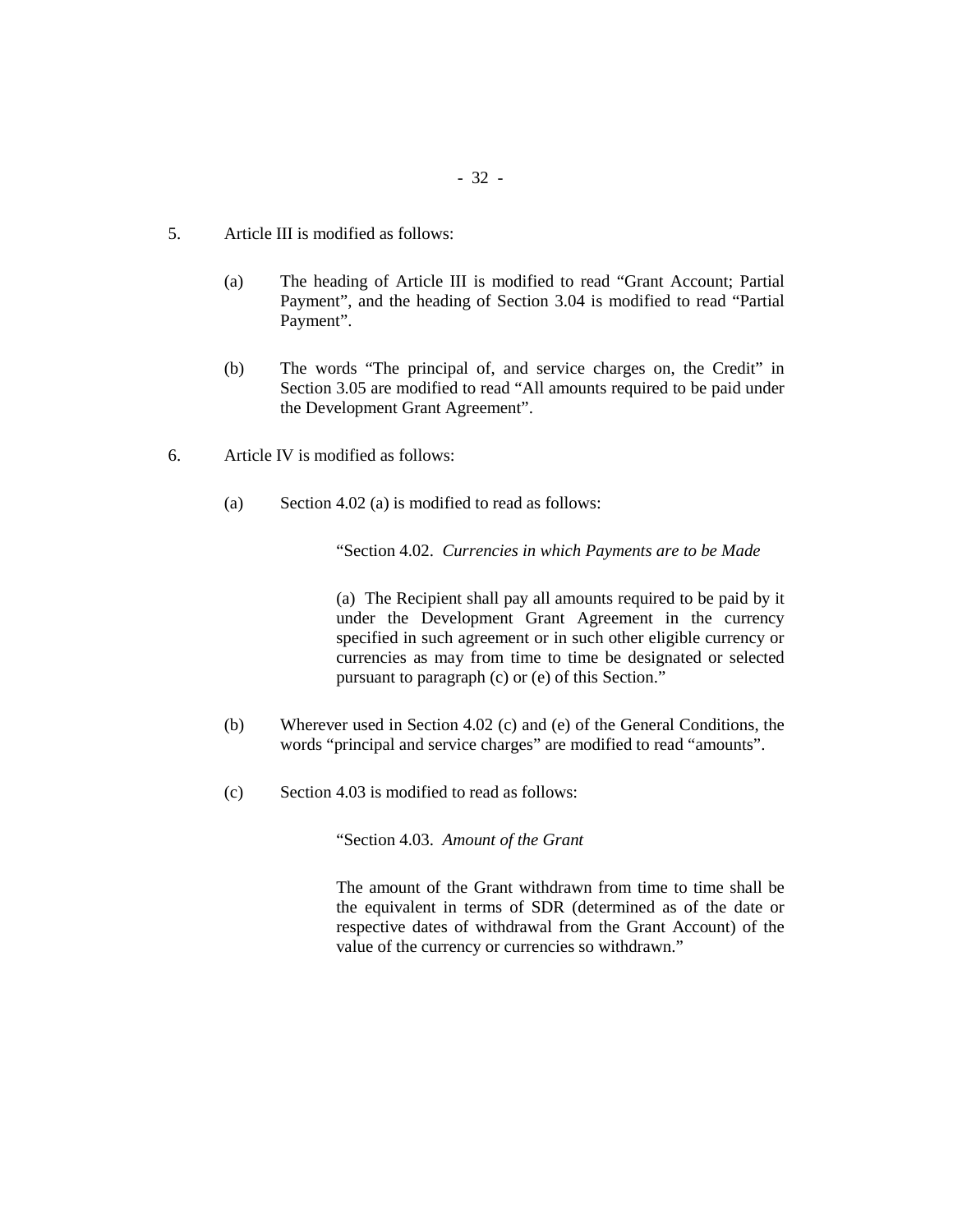(d) Section 4.06 (b) is modified to read as follows:

"(b) All amounts which the Recipient shall be required to pay under the Development Grant Agreement shall be paid without restrictions of any kind imposed by, or in the territory of, the Recipient."

7. Section 5.08 of the General Conditions is amended to read as follows:

"Section 5.08. *Treatment of Taxes*

Except as otherwise provided in the Development Grant Agreement, the proceeds of the Grant may be withdrawn to pay for taxes levied by, or in the territory of, the Recipient on the goods or services to be financed under the Grant, or on their importation, manufacture, procurement or supply. Financing of such taxes is subject to the Association's policy of requiring economy and efficiency in the use of the proceeds of its credits and grants. To that end, if the Association shall at any time determine that the amount of any taxes levied on or in respect of any item to be financed out of the proceeds of the Grant is excessive or otherwise unreasonable, the Association may, by notice to the Recipient, adjust the percentage for withdrawal set forth or referred to in respect of such item in the Development Grant Agreement as required to be consistent with such policy of the Association."

- 8. Article VI is modified as follows:
	- (a) The word "credit" in paragraphs (a) (ii) and (c) (i) of Section 6.02 is replaced with the words "credit, grant or financing".
	- (b) Section 6.03 (c) is modified by replacing the words "corrupt or fraudulent" with the words "corrupt, fraudulent, collusive or coercive".
- 9. Section 8.01(a) is modified to read as follows: